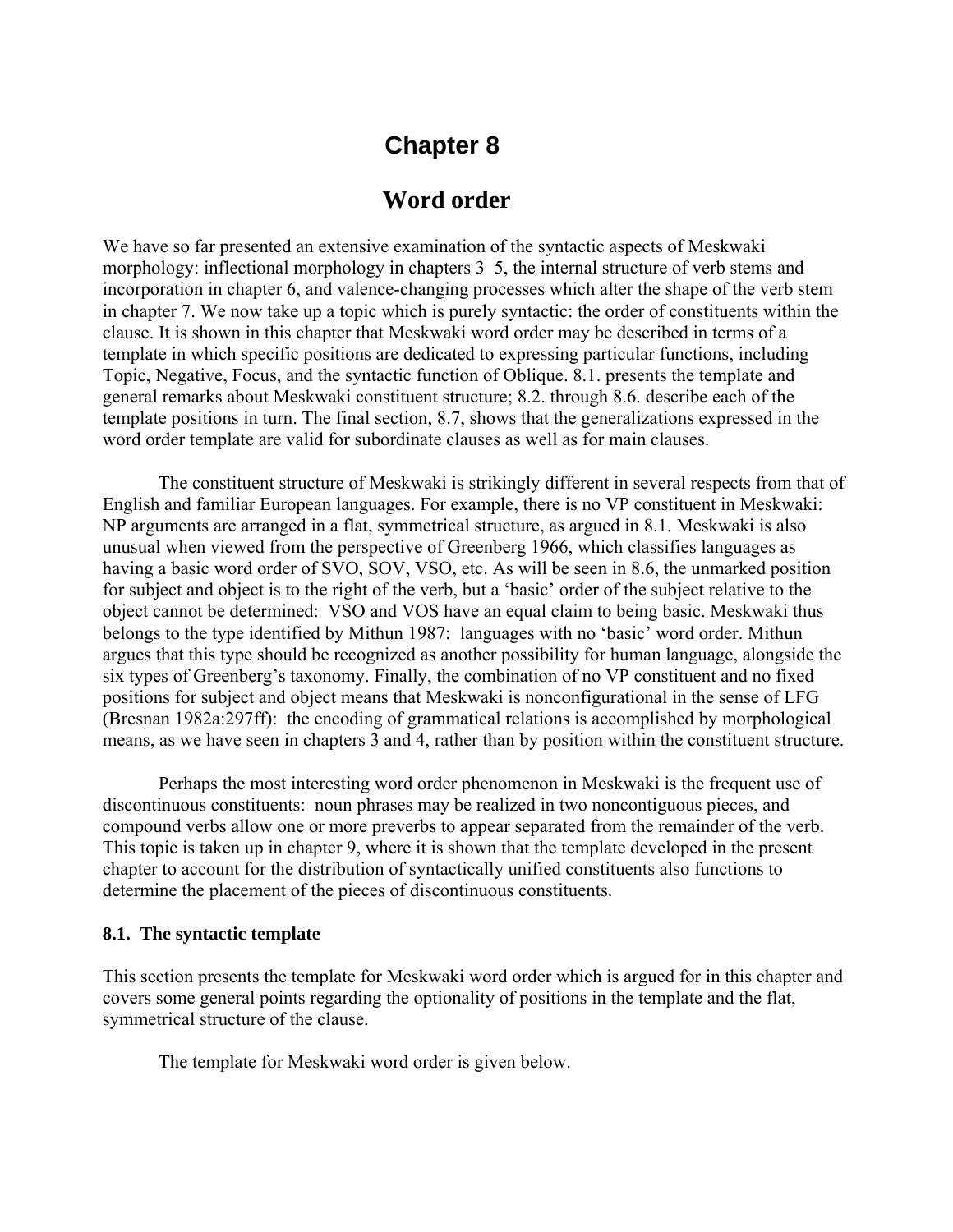

The verb serves as a pivot or reference point for the other constituents. Four distinct positions have been identified to the left of the verb: Topic, Negative, Focus, and Oblique. Topic and Focus are discourse functions, which will be described in 8.2. and 8.4, respectively. The Negative position is filled by negative elements such as the particle *a·kwi* 'not', as discussed in 8.3. Oblique, on the other hand, is a syntactic function, subcategorized for by certain verbs, as discussed in 1.2.3. and 7.3. Examples of obliques may be found in 8.5. Note that, except for Topic, all the constituents in (1) are daughters of S. Topic, however, is a sister of the S constituent, dominated by an S' node.<sup>1</sup>

Less is known about the ordering of constituents to the right of the verb. The postverbal position is the unmarked position for subjects, objects, second objects, and Comp clauses. The notation of 'XP\*' indicates that any number of constituents (including zero) may appear after the verb; a postverbal constituent may be associated with any of the grammatical functions listed in the curly brackets of (1). Apparent cases of subjects or objects appearing to the left of the verb are, I claim, topic or focus NPs: that is, the NP is placed in preverbal position to serve a particular discourse function. The question of what determines the relative order of postverbal constituents will be returned to in 8.6, below.

Each position in  $(1)$  is optional.<sup>2</sup> That is, the Topic and Focus positions are optionally filled if one wants to express a particular discourse function; the Negative position is filled only if the clause is negated. Whether the positions for the syntactic functions (subject, object, oblique, etc.) are filled depends upon two factors: the valence of the verb in a particular clause and whether the argument is pronominal. If the verb is not subcategorized for an oblique argument, for example, then naturally the Oblique position in the template will not be filled.

The question of pronominal arguments of the verb is worth commenting on in detail. If the subject or first object of the verb is pronominal, then it is expressed only by the inflectional morphology on the verb, not by an external NP. In terms of an LFG representation of the functional structure of the clause, the inflectional morphology on the verb optionally contributes the information that the PRED value of the subject or object (or both) is equal to 'pro' (see 1.3. for examples of f-structures). In other words, a PRED value of 'pro' means that the subject or object is available for anaphoric or deictic reference; though the subject or object is realized only by the inflectional morphology on the verb, the function of the inflectional affixes is identical to that of

<u>.</u>

<sup>&</sup>lt;sup>1</sup> The constituent structure presented for Warlpiri in Simpson 1991 is similar to that found in Meskwaki; all elements in the sentence are daughters of S (Simpson 1991:83) except that left-dislocated NPs are sister to S (Simpson 1991:71). Aissen's (1992) analysis of three Mayan languages exhibits the same linear order for Topic, Negative, and Focus as Meskwaki has, but Aissen argues for a binary branching structure in Mayan syntax, not the largely flat structure given here for Meskwaki. See also Sadock 1990, in which Yiddish word order is handled by a 'surfotax' component within the Autolexical framework. Dove 1996 applies Sadock's surfotax analysis to Meskwaki.

<sup>&</sup>lt;sup>2</sup> Even the V position could be considered optional: equational sentences contain a zero copula.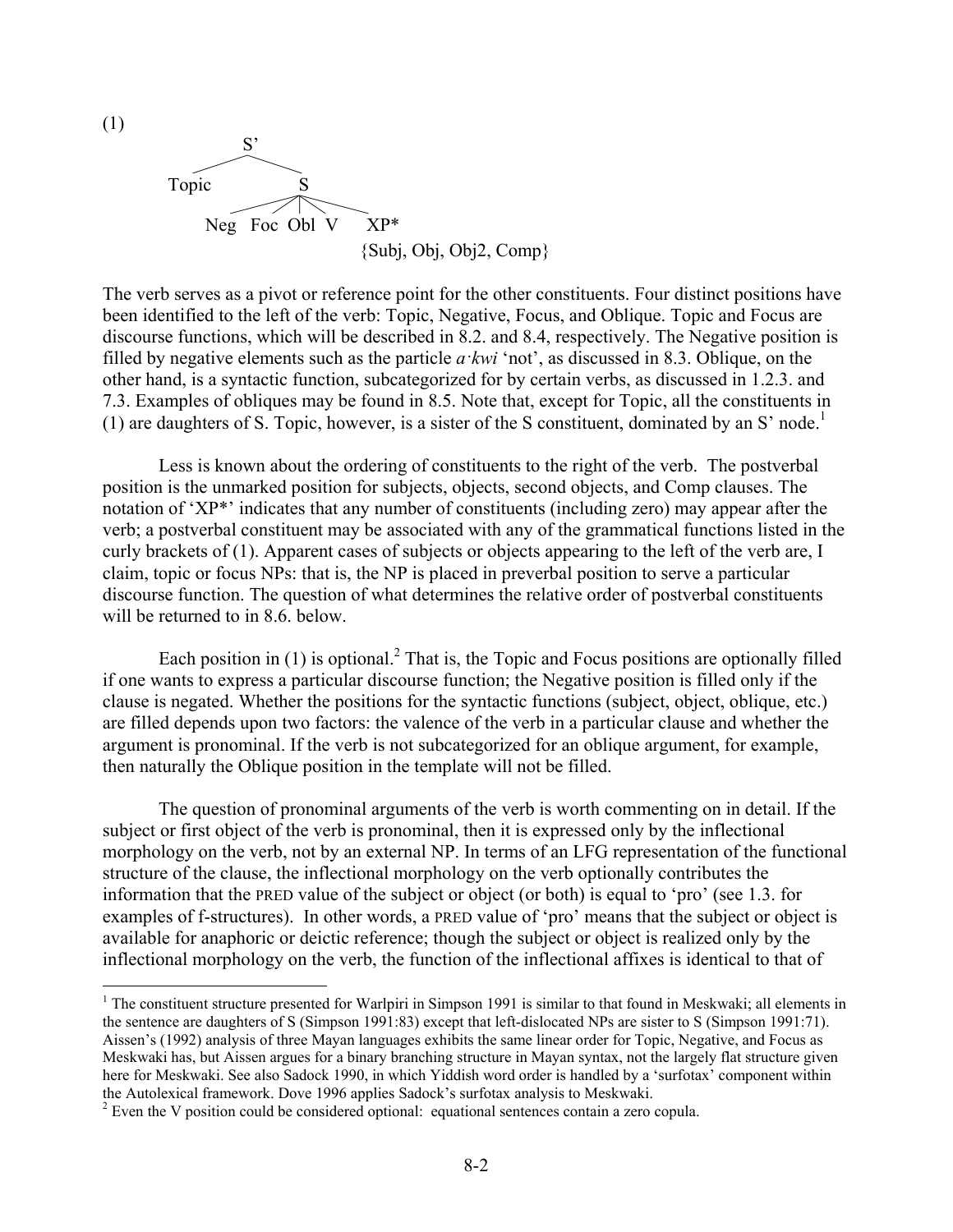independent pronouns in English. First and second person subjects and objects are always pronominal and thus always expressed by the inflection on the verb; third person verb inflection, however, has a dual function. If there is an NP subject or object, then the third person verb inflection functions merely as agreement with that NP argument. In the absence of an NP subject or object, though, the third person verb inflection functions pronominally, just as the nonthird person inflection does.<sup>3</sup> In terms of our consideration of word order, then, we will find many sentences in which there is no subject or object NP at all, because that argument is pronominal and expressed only by the inflection on the verb.

The situation for second objects is rather different. It is very common for pronominal third persons to be expressed by zero anaphora. There is no inflection on the verb for second objects, so here the lack of an independent pronoun is a case of real zero anaphora. Nonthird person pronominal second objects, on the other hand, are expressed by independent pronouns from the body series (3.7.2). (See also 3.7.2. for contexts in which the third person body pronoun may be used for second objects.)

For oblique arguments, zero anaphora is rare. A pronominal oblique is usually expressed by a demonstrative pronoun such as *i·tepi* 'there' or *i·ni* 'that [way]'. But it is possible to have zero anaphora if the oblique is clear from the context as in the following example, repeated from chapter 1:

| (2) | a. | ayo hi pya no!          | 'Come here!'   |
|-----|----|-------------------------|----------------|
|     |    | here come $2/imp$       |                |
|     |    | pya no!<br>come $2/imp$ | 'Come [here]!' |

1

Another aspect of the template in (1) which deserves comment is the symmetric, flat structure of the clause, in which all constituents except Topic are daughters of S. In particular, note that there is no VP constituent which groups together the verb and its object, apart from the subject. There are a number of justifications for positing such a structure for Meskwaki. First of all, there is no positive evidence for a VP constituent. In English, for example, the existence of a VP constituent is shown by a number of tests: two VPs may be conjoined to form a single VP constituent; the verb and its object may be moved together to the front of the sentence; a VP may be deleted, or replaced by the pro-form *do so*. However, none of these phenomena is found in Meskwaki: there is no anaphor comparable to English *do so* which stands for a verb plus object; nor does a verb plus object function as a constituent in any other construction.<sup>4</sup> Since Meskwaki verbs are always inflected for a subject, any given combination of a verb and an object NP could be also analyzed as a full clause. In other words, the tests used to argue for a VP node in English and structurally similar languages are not applicable to Meskwaki.

<sup>&</sup>lt;sup>3</sup> Jelinek 1984 suggests an alternative analysis for languages typologically similar to Meskwaki: that the inflectional affixes (or clitics) never function merely as agreement but instead are in all cases the true arguments of the verb. Apparent cases of subject and object NPs are, she claims, optional adjuncts. Arguments against a Jelinek-style analysis of Meskwaki will be presented below, in 8.6.

<sup>&</sup>lt;sup>4</sup> There is a deletion rule similar to Gapping, in which a verb is deleted, but it does not apply to a VP constituent. See (72) in 8.5. for an example.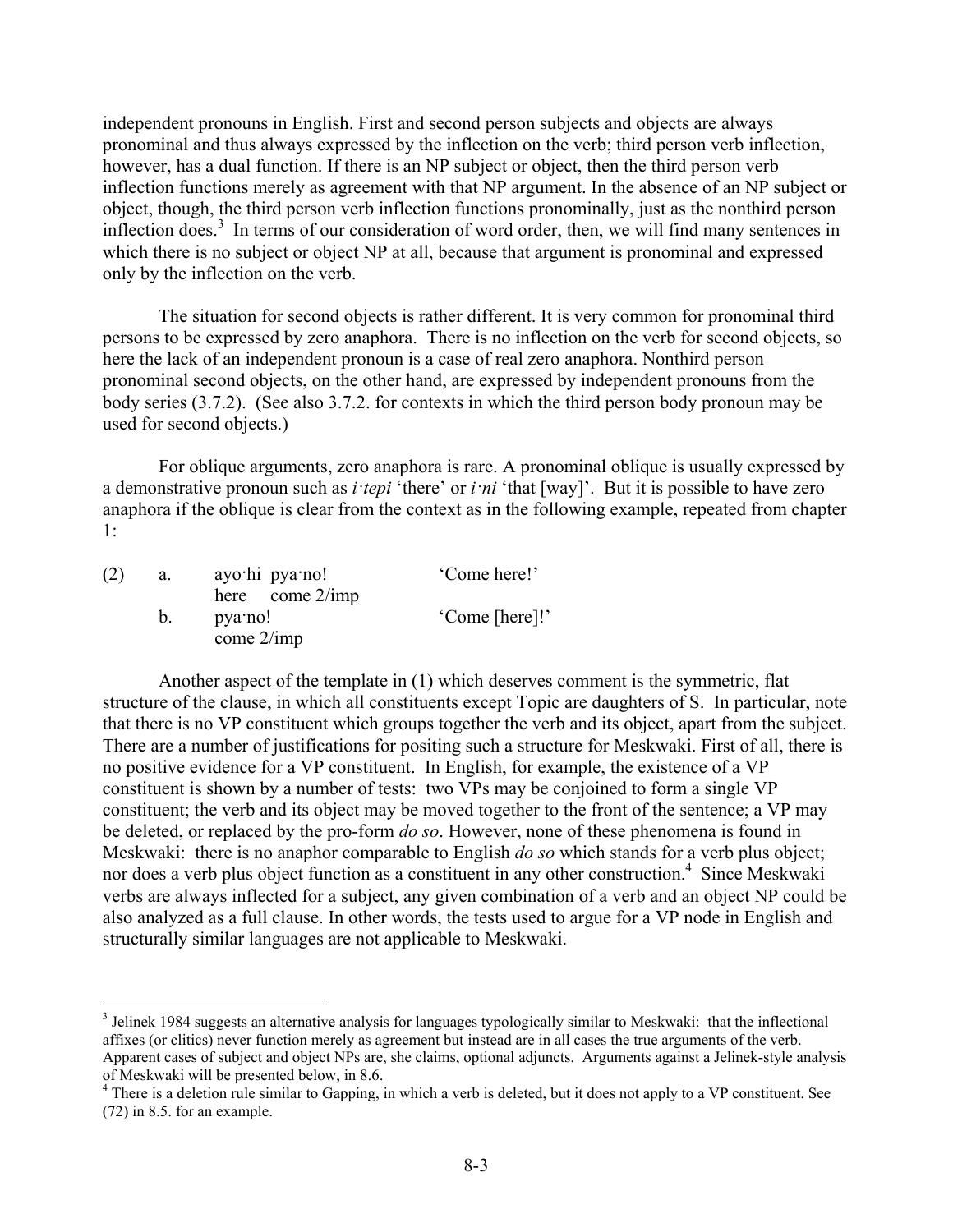The fact that the tests in favor of a VP constituent in English do not work in Meskwaki does not, in itself, argue against there being a VP node in Meskwaki; it simply does not provide evidence one way or the other. However, clear evidence against a VP may be found in examining weak crossover constructions in Meskwaki.<sup>5</sup> The weak crossover constructions show that subject and object NPs stand in a symmetrical relationship to the verb, rather than following the English pattern in which the verb and object form a constituent which is sister to the subject. Below I will briefly run through the facts from English, in which weak crossover is ungrammatical, and then present the grammatical constructions in Meskwaki.

As noted above, English clause structure is asymmetrical: the verb and its object form a VP constituent, which is sister to the subject NP. One result of this structural asymmetry is that a quantifier or other semantic operator in the subject position may bind a pronoun within the object, but not vice versa.<sup>6</sup> We thus find asymmetries like the following:

- (3) a. Everyonei loves hisi mother.
	- b. \*His mother loves everyone. (intended reading: 'Everyone<sub>i</sub> is loved by his<sub>i</sub> mother.')

In (3a) the quantifier *everyone* in the subject binds the possessive pronoun *his* in the object; (3b) shows that the opposite configuration results in ungrammaticality: a quantifier in object position cannot bind a possessive pronoun in the subject. Tree structures for (3) are given below:



1

<sup>&</sup>lt;sup>5</sup> The weak crossover test was used in Dahlstrom 1986b to argue that Cree has no VP. Bresnan 1994 argues that weak crossover is not, after all, a diagnostic for constituent structure, but cf. Simpson 1991:177, who attributes the lack of weak crossover effects in Warlpiri to the absence of a VP in c-structure.

 $<sup>6</sup>$  'Bind' here means that the reference of the pronoun is dependent upon the semantic operator. For example, a sentence</sup> like *Everyone<sub>i</sub> loves his<sub>i</sub> mother* could be paraphrased with a formula like 'For all x, x loves x's mother.' The reference of *his* depends upon the operator which binds the variable *x* in the formula. Note that bound variable anaphora is more constrained than anaphora with a definite NP antecedent (Reinhart 1983). With definite NP anaphora the anaphor is barred from c-commanding its antecedent, but in bound variable anaphora the antecedent must c-command the anaphor.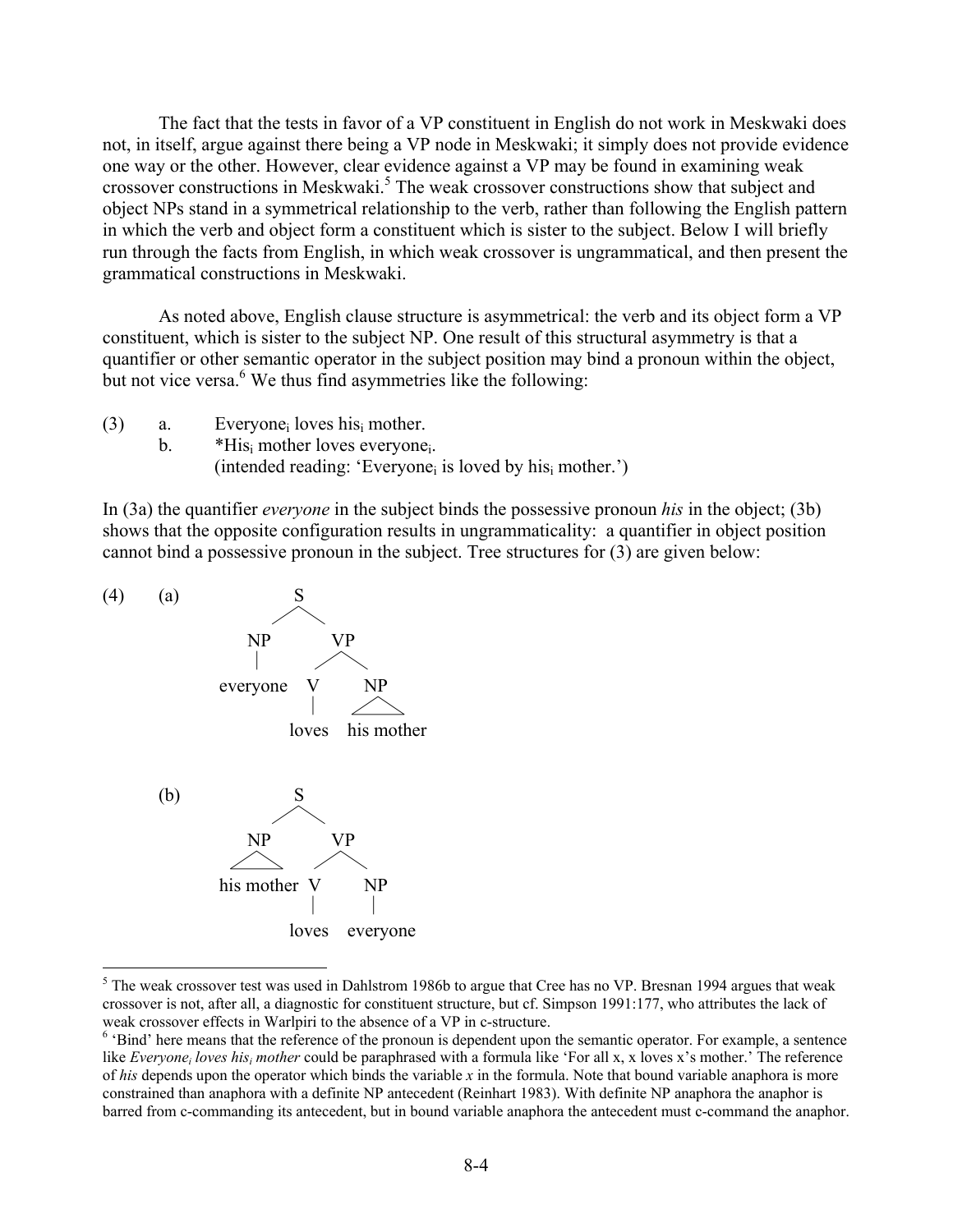Weak crossover violations are also found in wh-questions, though here it is the position in which the question word originates which is the crucial factor in determining the grammaticality of the sentence  $<sup>7</sup>$ </sup>

| (5) | a. | Who <sub>i</sub> [t <sub>i</sub> loves his <sub>i</sub> mother]?            |
|-----|----|-----------------------------------------------------------------------------|
|     |    | *Who <sub>i</sub> does [his <sub>i</sub> mother love $t_i$ ]?               |
|     |    | (intended reading: 'Who <sub>i</sub> is loved by his <sub>i</sub> mother?') |

In Meskwaki, however, there is no asymmetry between subject and object with respect to bound variable anaphora. Compare the following examples with the English sentences in (3):

| (6) |     | a kwi owiye ha           | kaka čima čini<br>not anyone tease $3-3'/neg$<br>'No one <sub>i</sub> teases his <sub>i</sub> mother-in-law.' <sup>8</sup>                                                                   | o·hkomani<br>his.mother-in-law.obv |
|-----|-----|--------------------------|----------------------------------------------------------------------------------------------------------------------------------------------------------------------------------------------|------------------------------------|
| (7) | not | a kwi owiye ha<br>anyone | kaka čimekočini<br>tease $3^3 - 3$ /neg<br>'His <sub>i</sub> mother-in-law doesn't tease anyone <sub>i</sub> .'<br>[i.e. 'No one <sub>i</sub> is teased by his <sub>i</sub> mother-in-law.'] | o·hkomani<br>his.mother-in-law.obv |

The crucial example is (7): the English gloss is an ungrammatical weak crossover violation, but the Meskwaki equivalent is completely grammatical. The symmetry in Meskwaki between subject and object is exactly what we would expect from a language with symmetrical clause structure.<sup>9</sup>

(6) and (7) contain an indefinite pronoun, *owiye·ha* 'someone/anyone'. As explained in 8.4, indefinite pronouns are often found in Focus position. However, this is not obligatory: they may also appear after the verb in the ordinary position for subjects or objects:

| (8) |     | a kwi kaka čima čini                                         | owiye ha | o·hkomani             |
|-----|-----|--------------------------------------------------------------|----------|-----------------------|
|     | not | tease $3-3^{\prime}/neg$                                     | anyone   | his.mother-in-law.obv |
|     |     | 'No one <sub>i</sub> teases his <sub>i</sub> mother-in-law.' |          |                       |

<sup>&</sup>lt;sup>7</sup> The term 'crossover' originated from an examination of wh-questions (Postal 1971); the constraint blocked movement transformations if the moved constituent would 'cross over' a coreferential element. However, as (3) shows, the same phenomenon is found in constructions in which no movement has taken place (at s-structure). For the distinction between 'strong crossover' and 'weak crossover', see Wasow 1979.

<sup>&</sup>lt;sup>8</sup> As mentioned in chapter 3, certain pairs of kinship relations are classified as 'joking' or 'teasing' relations in Meskwaki (Tax 1937:257–258). These include cross-uncles/aunts (mother's brother, father's sister) and crossnephews/nieces; siblings-in-law of the opposite sex; and mother's brother's wife and husband's sister's children. The relationship between parents-in-law and children-in-law, on the other hand, is characterized by restraint. The verb *kaka* ·*čim*- 'tease' TA denotes the joking which goes on between the joking relations and which is unthinkable between parents-in-law and children-in-law.

A crucial point in this argument is that the inverse form of  $(7)$  is not a passive verb. (Cf.  $(3b)$  and  $(5b)$  where passive makes the ungrammatical English sentences grammatical.) See 10.3. for arguments that the inverse verb forms are active verbs.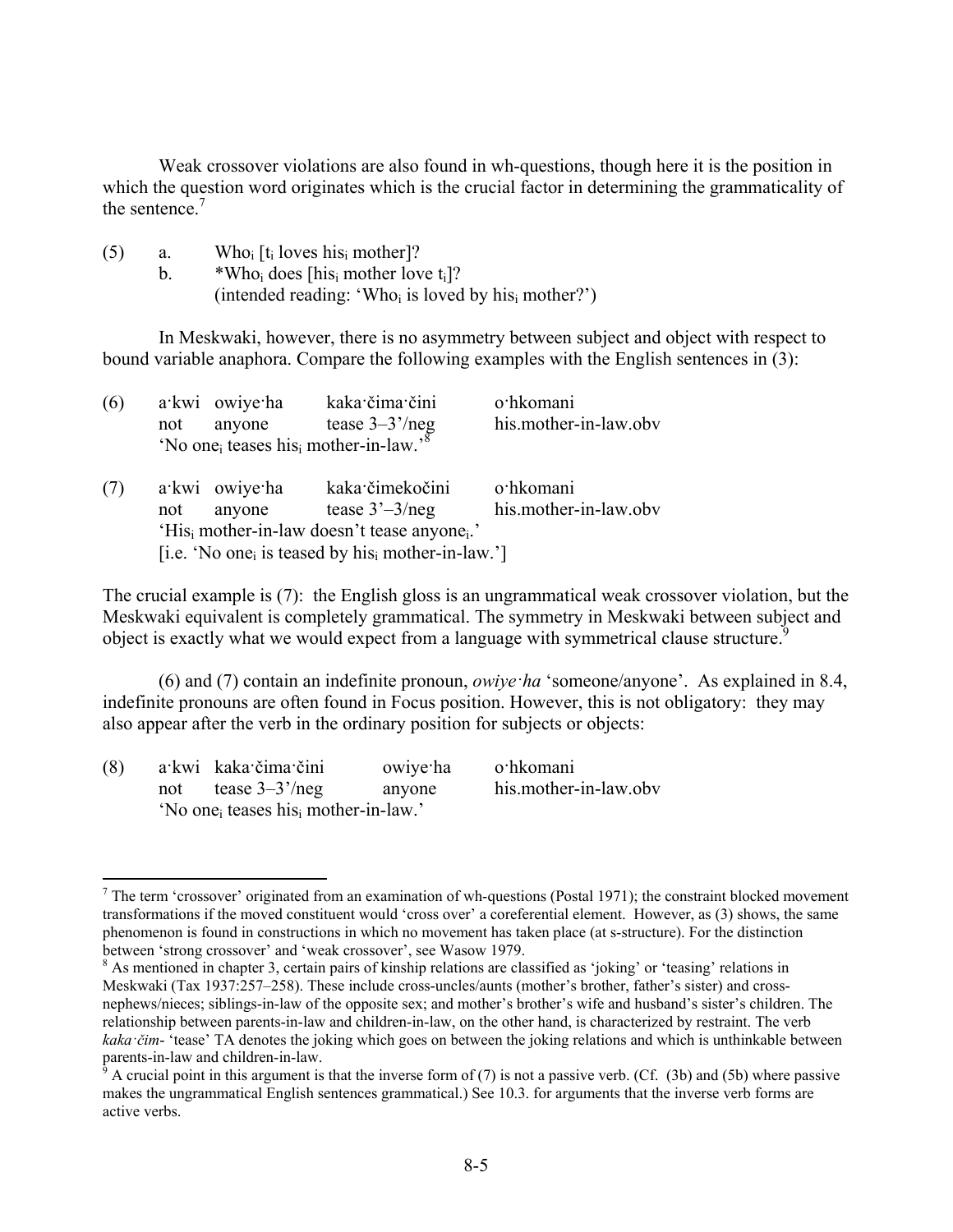| (9)  |     | a kwi kaka čima čini                                                      | o·hkomani             |                    | owiye ha |  |  |  |
|------|-----|---------------------------------------------------------------------------|-----------------------|--------------------|----------|--|--|--|
|      | not | tease $3-3$ '/neg                                                         | his.mother-in-law.obv |                    | anyone   |  |  |  |
|      |     | 'No one <sub>i</sub> teases his <sub>i</sub> mother-in-law.'              |                       |                    |          |  |  |  |
| (10) |     | a kwi kaka čimekočini                                                     |                       | owiye ha o hkomani |          |  |  |  |
|      | not | his.mother-in-law.obv<br>tease $3^3 - 3$ /neg<br>anyone                   |                       |                    |          |  |  |  |
|      |     | 'His <sub>i</sub> mother-in-law doesn't tease anyone <sub>i</sub> .'      |                       |                    |          |  |  |  |
|      |     | [i.e. 'No one <sub>i</sub> is teased by his <sub>i</sub> mother-in-law.'] |                       |                    |          |  |  |  |
| (11) |     | a kwi kaka čimekočini                                                     | o·hkomani             |                    | owiye ha |  |  |  |
|      | not | tease $3'-3/neg$ his mother-in-law obv                                    |                       |                    | anyone   |  |  |  |
|      |     | 'His <sub>i</sub> mother-in-law doesn't tease anyone <sub>i</sub> .'      |                       |                    |          |  |  |  |
|      |     | [i.e. 'No one <sub>i</sub> is teased by his <sub>i</sub> mother-in-law.'] |                       |                    |          |  |  |  |

Examples (9) and (11), in which the indefinite pronoun follows the possessed noun, are of special interest. In many languages there is a linear order constraint on weak crossover (Bresnan 1994, 1995): a pronoun cannot precede the operator which binds it. However, (9) and (11) show that this is not true of Meskwaki. $10$ 

#### **8.2. Topic**

<u>.</u>

The notion of topic is often appealed to in discourse analysis, but its definition remains controversial. I follow Reinhart 1982 in taking the relationship between topic and the following sentence (the comment) to be a pragmatic relation of aboutness (see also Lambrecht 1994:118). That is, the topic of a sentence is what the sentence is about; topics often correspond to given or old information, but this is not a necessary condition on topichood. In Meskwaki, an NP may appear in the topic position of the word order template to announce a new topic, or to shift back to a previous topic. If the new or shifted topic is pronominal, a pronoun from the emphatic series of personal pronouns is used (3.7.1), as in the following example.

 $(12)$  o·ni [<sub>TOP</sub> wi·nwa·wa] [s kapo·twe e·hneno·hta·ti·hiwa·či] and.then they at.some.point understand.recip.dim 3p/aor 'And as for them, at some point they understood each other' W35H

 $10$  I am here following Bresnan 1994:77 in assuming that an inflectional affix which functions pronominally enters into linear order relations with c-structure constituents. In other words, we can say that in  $(9)$  and  $(11)$  the pronoun precedes *owiye·ha* 'anyone' because the noun bearing the pronominal possessive inflection precedes the indefinite pronoun.

Bresnan 1995 argues that at least two orthogonal conditions play a role in weak crossover constructions: linear order in constituent structure and syntactic rank in functional structure. Syntactic rank is determined by the following hierarchy: Subject > Object > Oblique > COMP/XCOMP. She then presents a typology of languages with respect to these conditions on weak crossover: some languages (English, Palauan) require both that the binder precede the pronoun and that the binder outrank the pronoun; other languages (German, Korean) require that the binder either precede the pronoun or outrank the pronoun; others (Hindi, Malayalam) require only that the binder precede the pronoun; and others (Kiswahili, Chicheŵa) require only that the binder outrank the pronoun. On the basis of (11), where the binder neither outranks the pronoun nor precedes the pronoun, we can say that Meskwaki is a fifth type of language in Bresnan's taxonomy: one in which weak crossover is constrained neither by syntactic rank nor linear order.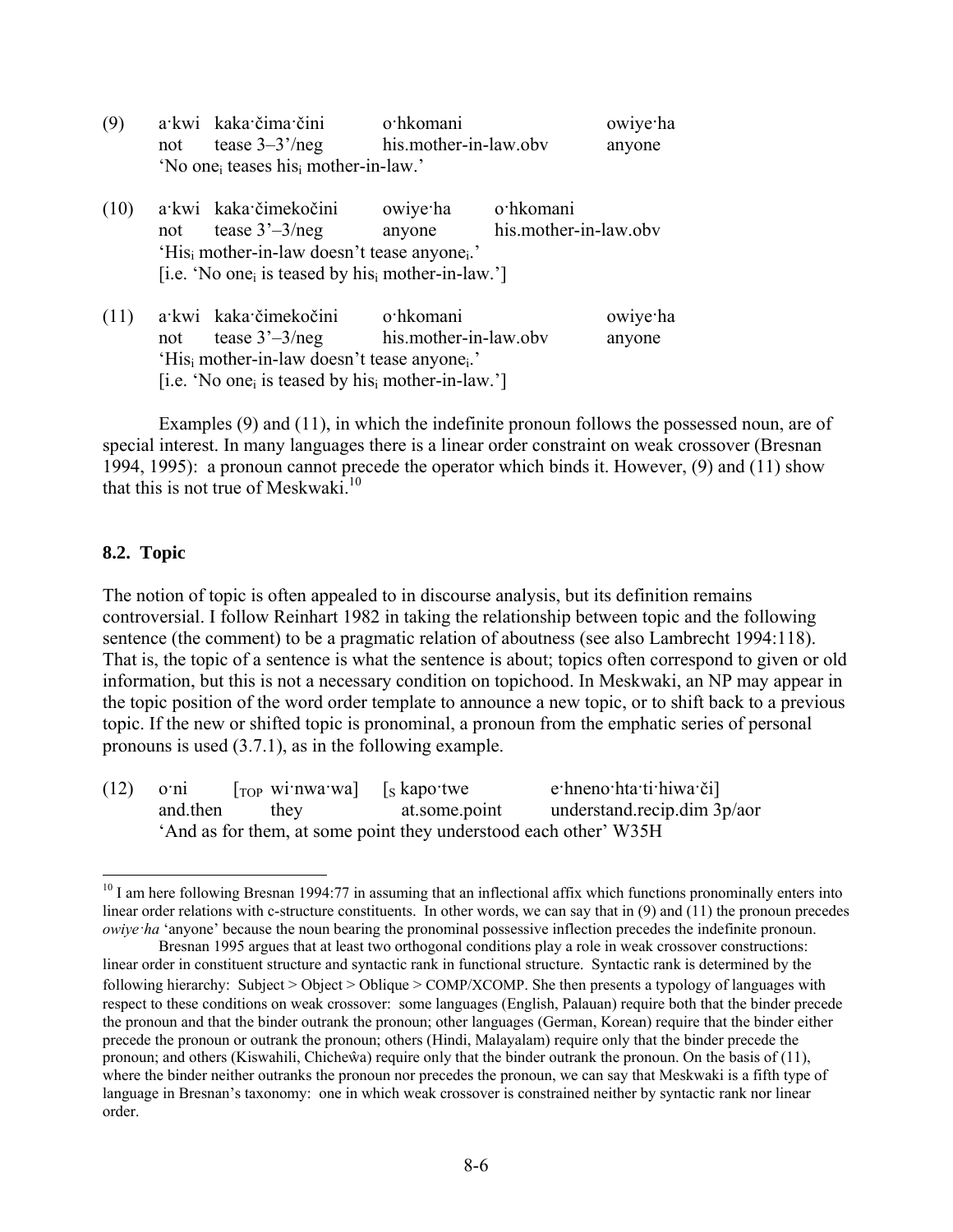The emphatic pronoun *wi·nwa·wa* 'they' here refers to the culture hero Wisahkeha and his little brother, who gained the power of understanding each other when they were babies. The topic of the previous section of the story was the spirits, who had met in council to decide how to bless Wisahkeha and his brother. The overt topic *wi·nwa·wa* signals the shift to the brothers as topic. Note also the position of the S-initial adverb *kapo·twe* 'at some point', which follows the topic.

Overt topics in Meskwaki may also be nonpronominal NPs of various types. A somewhat surprising property of overt topics in Meskwaki is that they may be either proximate or obviative.<sup>11</sup> This is surprising because the assignment of proximate and obviative status to third persons is largely dependent upon discourse factors (3.3); it might be thought that the discourse status of 'proximate' might be reducible to that of topic. However, the following pair of examples show that both proximate and obviative NPs may be topics:

| (13) | $1$ TOP | wi sahke ha]=ke hi $\lceil s \text{ wa } \text{natohka} =$ meko | e hkehči-nepa či                                            |                     |  |  |
|------|---------|-----------------------------------------------------------------|-------------------------------------------------------------|---------------------|--|--|
|      |         | Wisahke ha=and peacefully=emph                                  |                                                             | greatly–sleep 3/aor |  |  |
|      |         |                                                                 | 'As for Wi sahke ha, he was peacefully sound as leep' W163P |                     |  |  |

 $(14)$   $\lceil \text{top} \rceil$  i·nini=ke·hi o·šisemani that.obv=and her.grandchild.obv

1

[S wa·natohka=meko e·hkehči–nepa·niči] peacefully=emph greatly–sleep 3'/aor

'As for her grandson [obv], he was peacefully sound asleep' W10H

(13) and (14) are taken from the same text and form a minimal pair. In (13), the overt topic is *wi·sahke·ha*, the name of the culture hero; the remainder of the sentence functions as a comment about him, stating that he was sleeping peacefully. At this point in the story, Wisahkeha is the main character and is therefore referred to by proximate forms. (14), on the other hand, is taken from a later section of the same text, in which Wisahkeha's grandmother is the proximate character and events are expressed from her point of view. Again, the character Wisahkeha is sleeping peacefully, but in (14), he is referred to by an obviative NP, *i·nini o·šisemani* 'that grandson of hers', appearing in the topic position. In other words, (14) shows that a shift in topic need not entail a shift in proximate assignment. Although it often happens that an overt topic is expressed by a proximate NP, the two are distinct discourse functions.

Topic NPs in Meskwaki are associated with a number of syntactic properties (Dahlstrom 1993). First of all, if a negative element is present it will follow the topic:

| (15) | $\lceil$ <sub>TOP</sub> ni·na]=ke·hi $\lceil$ s a·kwi |     | ke∙ko∙hi | ašenokini]         |
|------|-------------------------------------------------------|-----|----------|--------------------|
|      | l=and                                                 | not | anything | disappear $0$ /neg |
|      | 'As for me, nothing is missing' R146.10               |     |          |                    |

 $11$  If the topic is expressed by a personal pronoun it must be proximate: there is no obviative third person emphatic pronoun (3.7.1).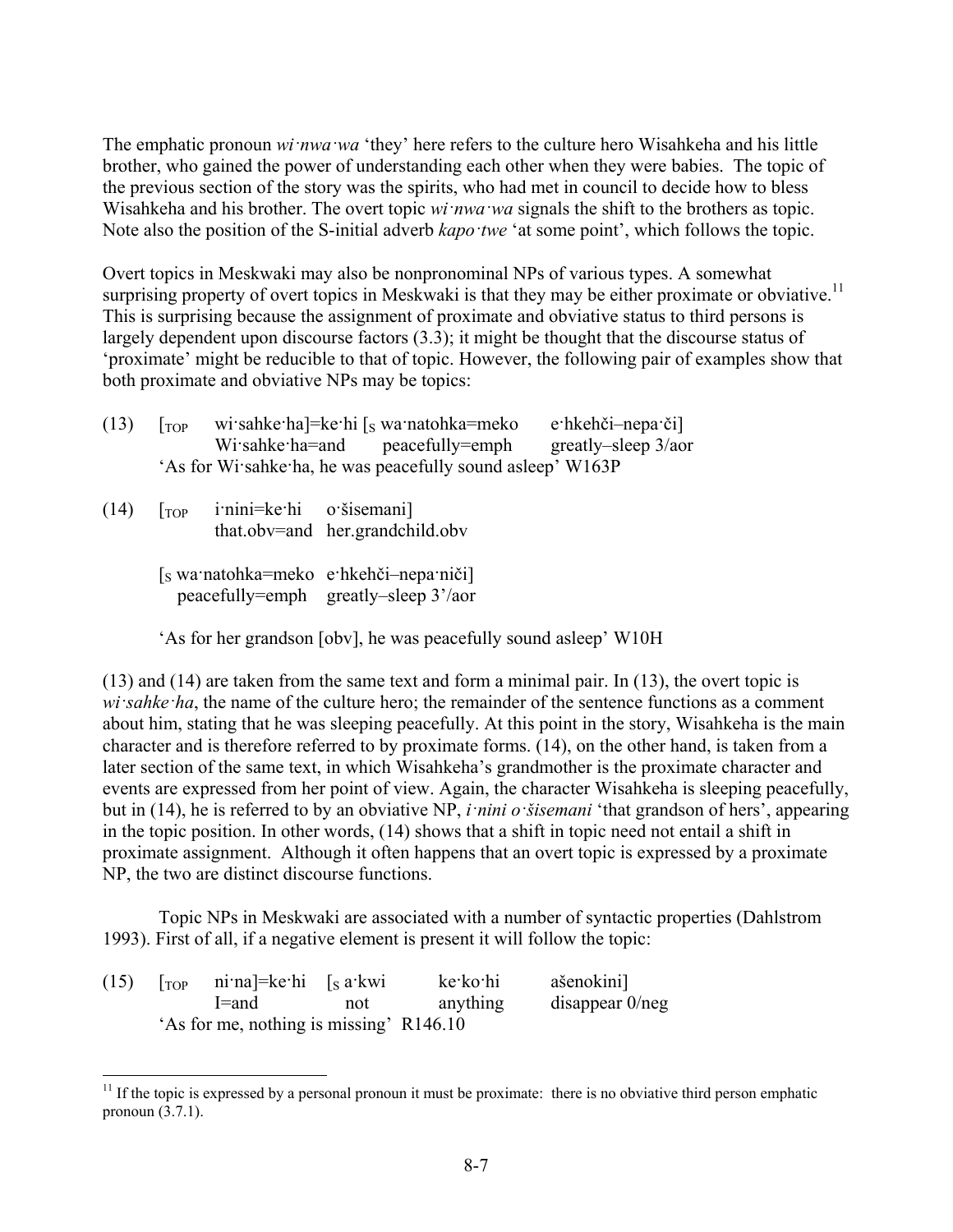Second, (15) demonstrates that the topic need not correspond to a coreferential gap or resumptive pronoun in the comment. The context for (15) is that there has been a flood, driving the people out of their homes. When the waters recede the people return to check on their belongings. The speaker of (15) uses the emphatic pronoun *ni na* 'I' to establish the topic; the following comment is that nothing is missing. There is no gap in the comment S, nor is there a first person singular pronoun in the S which would be coreferential to the topic. The relationship between topic and comment is instead a pragmatic one: the comment must be about the topic.<sup>12</sup>

Another example in which there is no element in the comment coreferential to the topic is given below:

| (16) | $\lceil$ TOP     | this=contr                                    | mani=wi:na i:noki e:ne:nemači],<br>now think thus about $2-3$ /part/obl |  |  |                                                                                                                              |
|------|------------------|-----------------------------------------------|-------------------------------------------------------------------------|--|--|------------------------------------------------------------------------------------------------------------------------------|
|      | $\overline{1}$ s | like=emph                                     |                                                                         |  |  | mehto či=meko $\lceil_{\text{FOC}} \rceil$ ki na nešiye kapa mana ko šiseme ha<br>you kill $2-3$ /pot this your.g.child.dim. |
|      |                  | 'But this way you are thinking about him now, |                                                                         |  |  |                                                                                                                              |

it's as if *you* would kill your grandchild' W20DE

The topic in (16) is the entire phrase *mani i·noki e·ne·nemači* 'this way you are thinking about him now'. The verb in the comment, however, does not take this NP as an argument; rather, the verb is inflected for a second person singular subject acting upon a third person singular object (the grandchild). The comment asserts the similarity between thinking bad thoughts about someone and killing someone, but there is no pronominal element in the comment which is coreferential with the topic. Note also that (16) contains an emphatic personal pronoun used to express focus, rather than topic (8.4). The appearance of the phrase *mani i·noki e·ne·nemači* before a focused pronoun and before an S-initial adverb provides further evidence for analyzing it as a topic.

A topic may also establish the location for the comment which follows. In the next example the topic is an NP inflected with locative case:

| $(17)$   $_{TOP}$ |                                                         | ayo·h=koči<br>this.loc=obviously     | netahkimeki]<br>my.earth.loc                    |  |  |  |
|-------------------|---------------------------------------------------------|--------------------------------------|-------------------------------------------------|--|--|--|
|                   | FOC                                                     | $ni$ na]=mekoho<br>$I = \text{emph}$ | newe we ne neta<br>have say over $1-0$ /ind.ind |  |  |  |
|                   | wi hanemi-išikeki]<br>fut.future-happen.thus 0/part/obl |                                      |                                                 |  |  |  |

1

'On this earth of mine, obviously, *I* control what will happen.' W344

 $12$  This property of Meskwaki topics (also found in topic prominent languages such as Chinese and Japanese (Li and Thompson 1976) and in Tzotzil and Jakaltek Mayan (Aissen 1992)) runs counter to the Extended Coherence Condition of Bresnan and Mchombo 1987, which requires the discourse functions of topic and focus to be bound by an argument.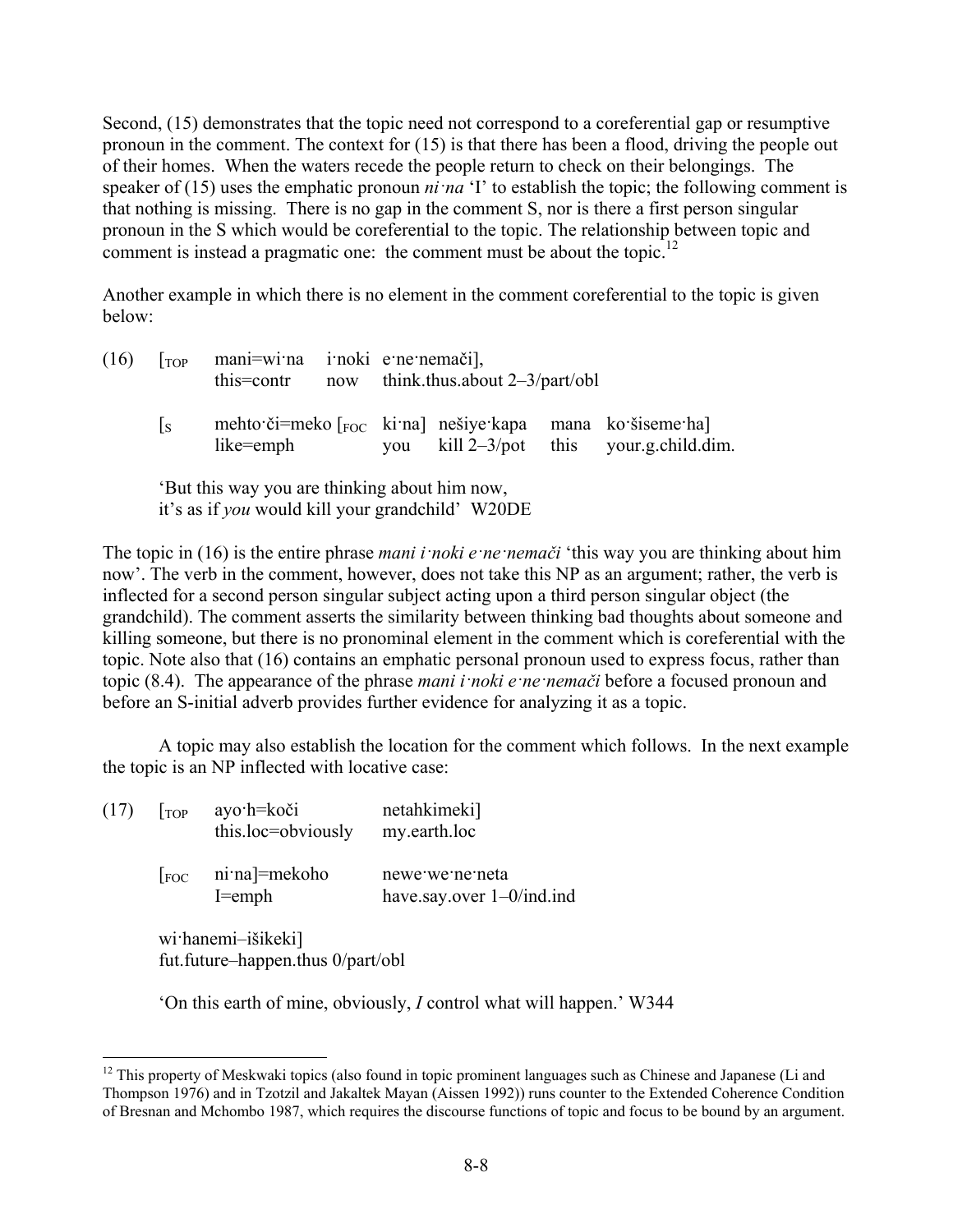In (17) the NP *ayo·hi netahkimeki* 'on this earth of mine' is not an oblique argument of the matrix verb: if it were, the verb would contain the preverb *taši*–, which adds a requirement for an oblique of stationary location (7.3). Rather, the locative NP is a topic, appearing to the left of the focused emphatic pronoun *ni·na* 'I'.

A third syntactic property of Meskwaki topics is that they are outside the S dominating the comment, as shown in (1). That is, a topic is not only the leftmost element of a sentence, but it is also a sister to the comment which follows. Evidence for this claim comes from co-ordination, clitic placement, and the position of adverbial clauses.

If the topic is sister to an S constituent, then a topic should also be able to appear as sister to two conjoined Ss:

 $(18)$   $[<sub>TOP</sub>$  i·na=ke·hi neniwa] that=and man  $[s]$  a·kwi ni·mičini] na·hkači  $[s]$  a·kwi nakamočini]

'As for that man, he didn't dance, and he also didn't sing'

In (18) *i na neniwa* 'that man' is the topic for both of the following clauses.

not dance 3/neg also not sing 3/neg

Next we will consider clitic placement. There are a large number of second-position enclitics in Meskwaki, which normally appear attached to the right of the first phonological word of the sentence. Sentences with an overt topic, however, have an additional location at which second position enclitics may appear: after the first phonological word of the topic. The following sentence is a case where enclitics appear both in second position within the topic and in second position within the comment. (The enclitics are underlined.)

| (19) | $1$ TOP | iniye ka=ke hi<br>those.absent=and<br>apeno hahi],<br>child.obv.pl |  | ki h-kočawičiki<br>perf-try 3p/part/3p           | wi hča kiha wa či<br>fut.kill.all $3p-3'/a$ or |
|------|---------|--------------------------------------------------------------------|--|--------------------------------------------------|------------------------------------------------|
|      |         | $s$ waninawe=meko='pi'='ni<br>all.directions=emph=quot=then        |  | e hinohinote wa či.<br>redup.move.thither 3p/aor |                                                |

'As for those aforementioned ones who had tried to kill all the children, they then moved away in all directions, it's said.' W250DE

In (19) the topic NP is *i* nive ka ki h–kočawičiki wi hča kiha wa či apeno hahi 'those aforementioned ones who tried to kill all the children'. The enclitic =*ke·hi* 'and; but', which often accompanies shifted topics, is attached to the right of the first word of the topic. The comment which follows the topic contains a string of three enclitics, attached to *waninawe* 'all directions', the first word of the comment. Positing an S constituent which is sister to the topic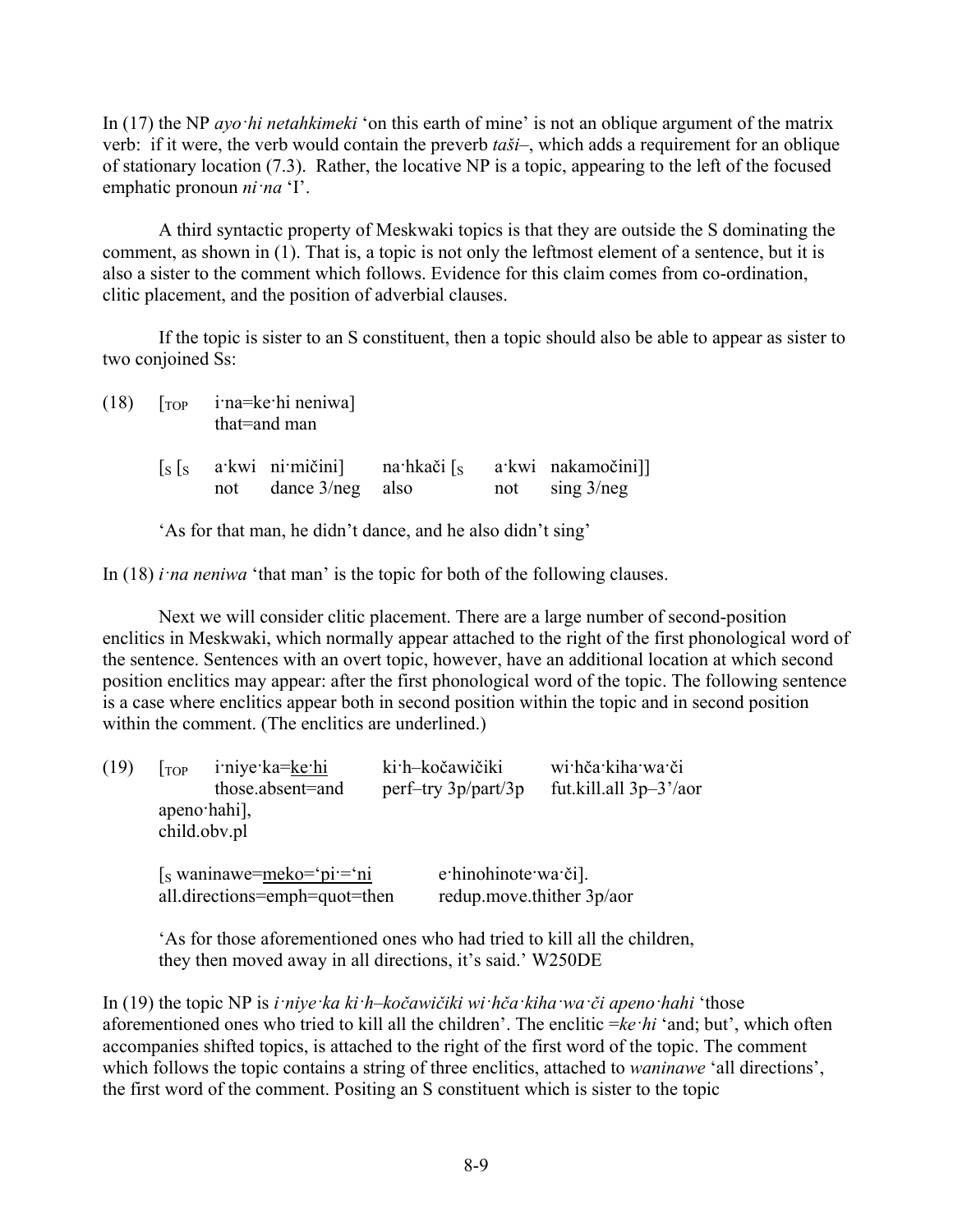provides a simple account of enclitic placement in Meskwaki. The second position enclitics attach to the first phonological word of an S' or S. An analysis of Meskwaki clause structure which did not recognize the existence of the S constituent, on the other hand, could provide no principled explanation for the placement of enclitics in (19).

Additional examples of enclitics appearing both in the topic and in the comment are given below:

| (20) | $ $ TOP                                                                      | wi:nwa:wa='yo]<br>they=of.course             |                                  |                     |                                                         |                                                        |
|------|------------------------------------------------------------------------------|----------------------------------------------|----------------------------------|---------------------|---------------------------------------------------------|--------------------------------------------------------|
|      |                                                                              | $[s$ i'ni=ye:toke=meko<br>then=it.seems=emph |                                  | ahpene či<br>always |                                                         | ne nehke nemena kwe]<br>think.about $3(p)$ –2p/ch.conj |
|      | 'As for them, of course,<br>it seems they always think about you (pl).' W388 |                                              |                                  |                     |                                                         |                                                        |
| (21) | $1$ TOP                                                                      | mana=ke·hi<br>this=and                       | ko šiseme hal<br>your.grandchild |                     |                                                         |                                                        |
|      | [s a kwi=meko]<br>$not$ = $emph$                                             |                                              | ke ko hi<br>anything             |                     | ine netamo na nini<br>think.thus.about.O's.O2 $1-2/neg$ |                                                        |

'And as for your grandchild, I don't think anything about him at all' W22E

See (13), (14), (16), and (17) for additional examples.

It is also possible to have a second position enclitic attach only within the topic, or only within the comment:

| (22) | ni na = ke hi, ano se,<br>TOP<br>I=but |  | father.voc                                                               |                     |  |
|------|----------------------------------------|--|--------------------------------------------------------------------------|---------------------|--|
|      |                                        |  | [s kotaki netene nemekwa<br>other. [way] think. thus. of $3-1/ind$ . ind | maneto wa<br>spirit |  |

'But as for me, father, the spirit has blessed me in another way.' R84.26

(23)  $\begin{bmatrix} \text{Top} & \text{ni:} \text{ka:} \text{ni:} \text{k} \text{a} \\ \text{is:} \text{man} & \text{in:} \text{k} \end{bmatrix}$  [s mani=ye: toke ke: temina: kwitehe: no: teniki] lead 3/part/3 this=it.seems bless 0–3/past.part/0 wind 'As for the leader, this, it seems, is what had blessed him: the wind.' B85:8.26

In (22) the enclitic =*ke·hi* 'but; and' is attached to the topic and there is no enclitic within the comment; in (23) the topic is not a host for any enclitic but the comment contains the evidential =*ye·toke* 'it seems'.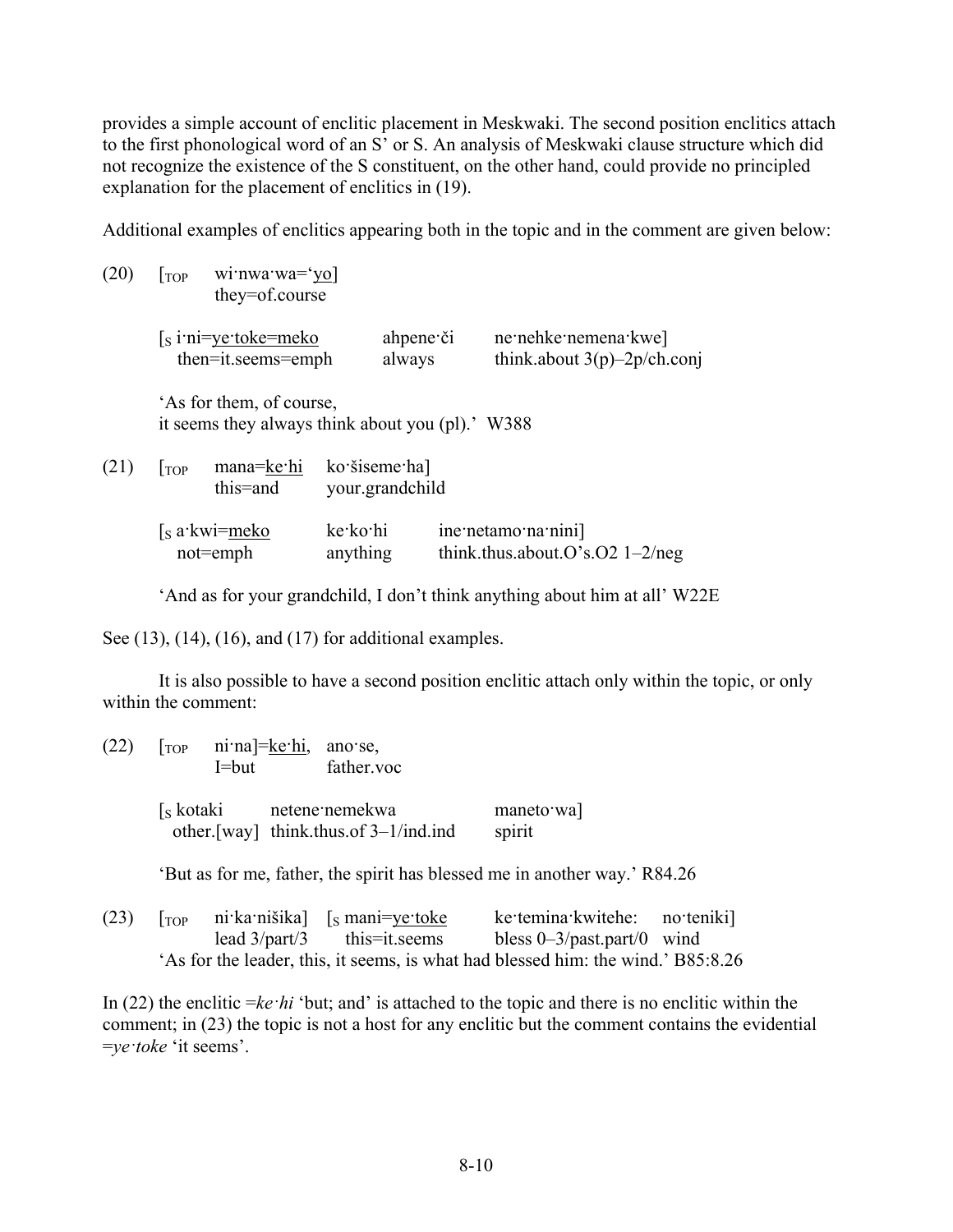A third piece of evidence that there is a major constituent break between the topic and the comment comes from adverbial clauses. As described in 5.7.1, clauses containing a verb inflected in the changed conjunct, the iterative, the subjunctive, the prioritive, or the aorist conjunct function as temporal adjuncts, locating the action of the main clause in time. Such clauses are adjoined to the main S. If there is an overt topic in the sentence, the adjunct clause nearly always intervenes between the topic and the main clause.<sup>13</sup>

 $(24)$  o·ni [TOP we·tapeno·hemičiki] and.then have.children 3p/part/3p  $\left[ \right]$   $\left[ \right]$   $\left[ \right]$   $\left[ \right]$   $\left[ \right]$   $\left[ \right]$   $\left[ \right]$   $\left[ \right]$   $\left[ \right]$   $\left[ \right]$   $\left[ \right]$   $\left[ \right]$   $\left[ \right]$   $\left[ \right]$   $\left[ \right]$   $\left[ \right]$   $\left[ \right]$   $\left[ \right]$   $\left[ \right]$   $\left[ \right]$   $\left[ \right]$   $\left[ \right]$   $\left[ \right]$   $\left[ \right]$   $\left[ \$  almost–be.dawn 0'/ch.conj [s e·hpya·niči otapeno·hemwa·wahi]] come 3'/aor their children obv

'And then as for the ones who had children, when it was almost dawn, their children arrived.' W167

In (24) the changed conjunct verb *ke·tawi–wa·paniki* 'when it was almost dawn' specifies the relative time of the action; this clause appears after the topic and before the main clause, as in the tree diagram below:

(25)

1



Finally, let us return to a special construction involving the third person forms of the emphatic personal pronouns, discussed in 3.7.1. These pronouns may be paired with a lexical NP for an

 $<sup>13</sup>$  It is also possible for the temporal adverbial clause to precede the topic, but this is rare. An example is provided</sup> below:

| (i) | $A_{\rm DV}$ | i ya h pye ya či],                                                                    | l top | owi wani.    | (1)<br>$\cdots$ | e hineči.                         |
|-----|--------------|---------------------------------------------------------------------------------------|-------|--------------|-----------------|-----------------------------------|
|     |              | there come 3/ch.conj                                                                  |       | his wife oby |                 | say.thus.to $X\rightarrow 3/a$ or |
|     |              | 'When he (prox) arrived there, his (prox) wife (obv), "" he (prox) was asked.' L51–54 |       |              |                 |                                   |

In (i) *owi·wani* 'his wife (obv)' must be analyzed as a topic: though the wife is understood as being the speaker of the quote that follows, the quoting verb *e·hineči* is inflected only for the proximate third person addressee.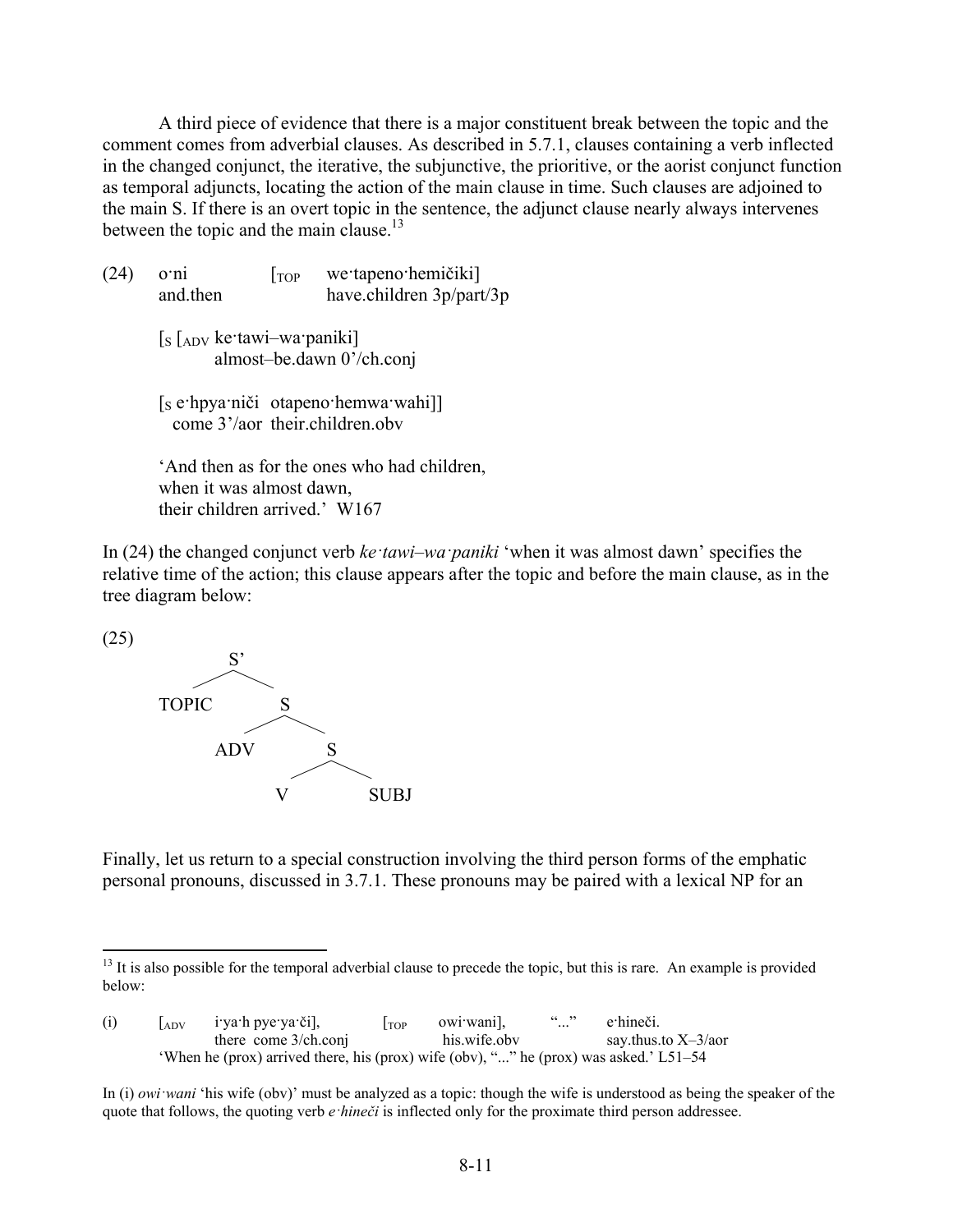effect comparable to the emphatic reflexive in English.<sup>14</sup> The following example, in which a pronoun plus NP combination precedes a negative element, shows that such NPs may occupy the topic position of the syntactic template:

 $(26)$   $\lceil \text{Top} \rceil$  wi·nwa·wa=ča·h ni·mičiki] they=so dance 3p/part/3p  $[\text{neg} \quad \text{po}\text{-ni} -] [\text{obj} \quad \text{e} \cdot \text{si} \times \text{ke} - \text{si} \times \text{se} \times \text{e} - \text{is} \times \text{sw} \times \text{si}]$ cease– be.thus 0'/past.part/obl –do.thus 3p/ind.ind 'As for the dancers themselves, they have ceased to [dance] the way it was in the past.' R222.32

See 9.1.2. for evidence that *po*  $ni$ – 'cease' is occupying the Negative position in the template.

More discussion of topics may be found in 9.2, on discontinuous NPs; 9.1.3. describes a construction in which a preverb appears in Topic position.

#### **8.3. Negative**

1

We will now turn to a description of the Negative position, which immediately follows the topic position in the syntactic template of (1) and which is the leftmost daughter of S. Each of the three independent negative words—*a·kwi, awita, ka·ta*—occupies the Negative position in the template:

| (27) | $\Gamma$ OP  | i'noki]=wi'na $\lceil_{NEG}\rceil$<br>today=contrast                                  |                      | $a$ ·kwi] [FOC<br>not | ke ko hi<br>anything | kehke netakini<br>know $3-0$ /neg                           |
|------|--------------|---------------------------------------------------------------------------------------|----------------------|-----------------------|----------------------|-------------------------------------------------------------|
|      | mana<br>this | mehtose neniwa<br>person                                                              |                      |                       |                      |                                                             |
|      |              | 'But today the people don't know anything.' B85:18.9–10                               |                      |                       |                      |                                                             |
| (28) | NEG          | ka ta $ _{\text{FOC}}$<br>not<br>'Don't go around carrying anything red' B85:26.11-12 | ke ko hi<br>anything | me škwa ki            |                      | ki wiweto hkani<br>be.red $0$ /part/0 carry.around 2-0/proh |

| (29) |                                                      |        | $\lceil \text{neg} \rceil$ awita]=ke·h $\lceil \text{foc} \rceil$ owiye·ha] $\lceil \text{oBL} \rceil$ ke·ko·hi | iši-mya·ne·netasa         |
|------|------------------------------------------------------|--------|-----------------------------------------------------------------------------------------------------------------|---------------------------|
|      | not=and                                              | anyone | any.way                                                                                                         | thus-think bad $3-0$ /pot |
|      | 'And no one would consider it bad in any way.' O122G |        |                                                                                                                 |                           |

<sup>&</sup>lt;sup>14</sup> As pointed out in Dahlstrom 1988, this use of the emphatic personal pronouns must be distinguished from the contrastive enclitic  $=w_i \cdot n_a$ , which is homophonous with the third person singular pronoun. In the construction in which a pronoun is paired with an NP, the pronoun agrees with the NP in number and is an independent phonological word. The contrastive particle, on the other hand, always has the shape =*wi·na* and is always enclitic. See (16) for an example of the contrastive enclitic.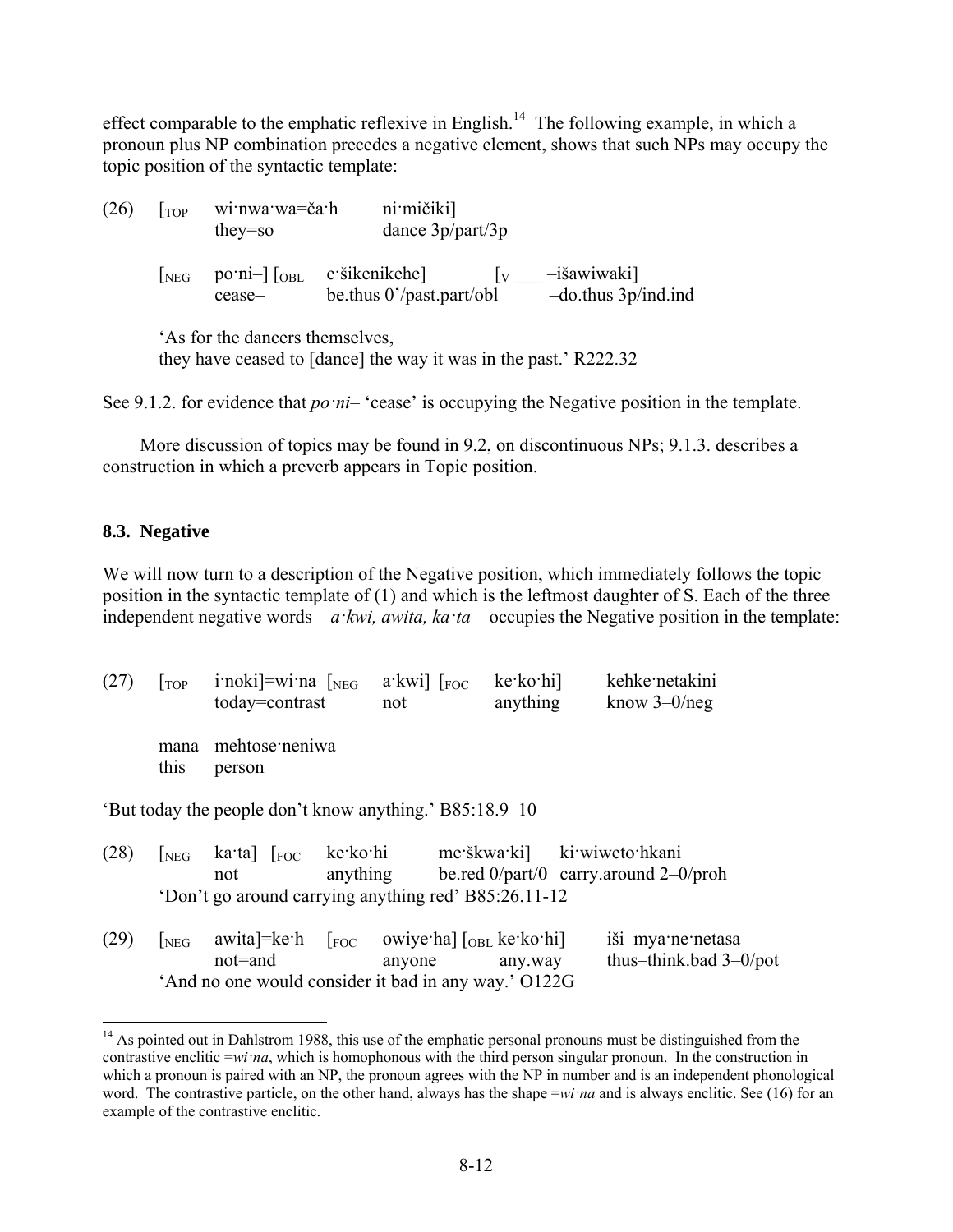As will be seen in 9.1, the negative preverb *pwa wi*– optionally moves to the Negative position as well.

The above examples confirm the linear position of negative elements relative to the other items in the syntactic template. The negative word appears to the right of an overt topic, if any (cf. (27)), and to the left of all other constituents. In particular, if there is a focused element (as there is in each of (27)–(29)) the negative word immediately precedes the focus.

(27)–(29) establish the linear order of Topic, Negative, and Focus; a further question to be asked concerns the hierarchical structure of negated sentences. The template in (1) represents the Negative position as part of a flat structure, as in the lefthand schema below, and not part of a branching structure, as shown on the right.



In other words, if the Negative position were part of a branching structure as shown in (30b), with the remainder of the sentence forming an S constituent which is the sister of Neg, then we would expect to find the same type of evidence described in the Topic section above: co-ordination, clitic placement, and adverb placement ought to reflect the hierarchical structure shown in (30b). However, such evidence is not found. For example, it is impossible to have a single negative word negate two conjoined clauses:

(31) \* a·kwi [[ni·mičini] na·hkači [nakamočini]] not dance 3/neg also sing 3/neg ('He didn't dance and sing')

In the ungrammatical sentence (31) a single token of *a·kwi* 'not' is applied to two conjoined clauses. The verbs of both clauses are inflected in the negative paradigm. If the negative position were a sister of S, as the topic position is, then it should be possible to have a single negative element negate two Ss. However, such sentences are ungrammatical in Meskwaki; instead the negative *a·kwi* must appear in both clauses:

(32) [[a·kwi ni·mičini] na·hkači [a·kwi nakamočini]] not dance 3/neg also not sing 3/neg 'He didn't dance and he also didn't sing'

As a consequence, the negative position must be analyzed as a daughter of S in a flat structure.

As the first word in S, Neg may be the host for enclitics (underlined in the following examples):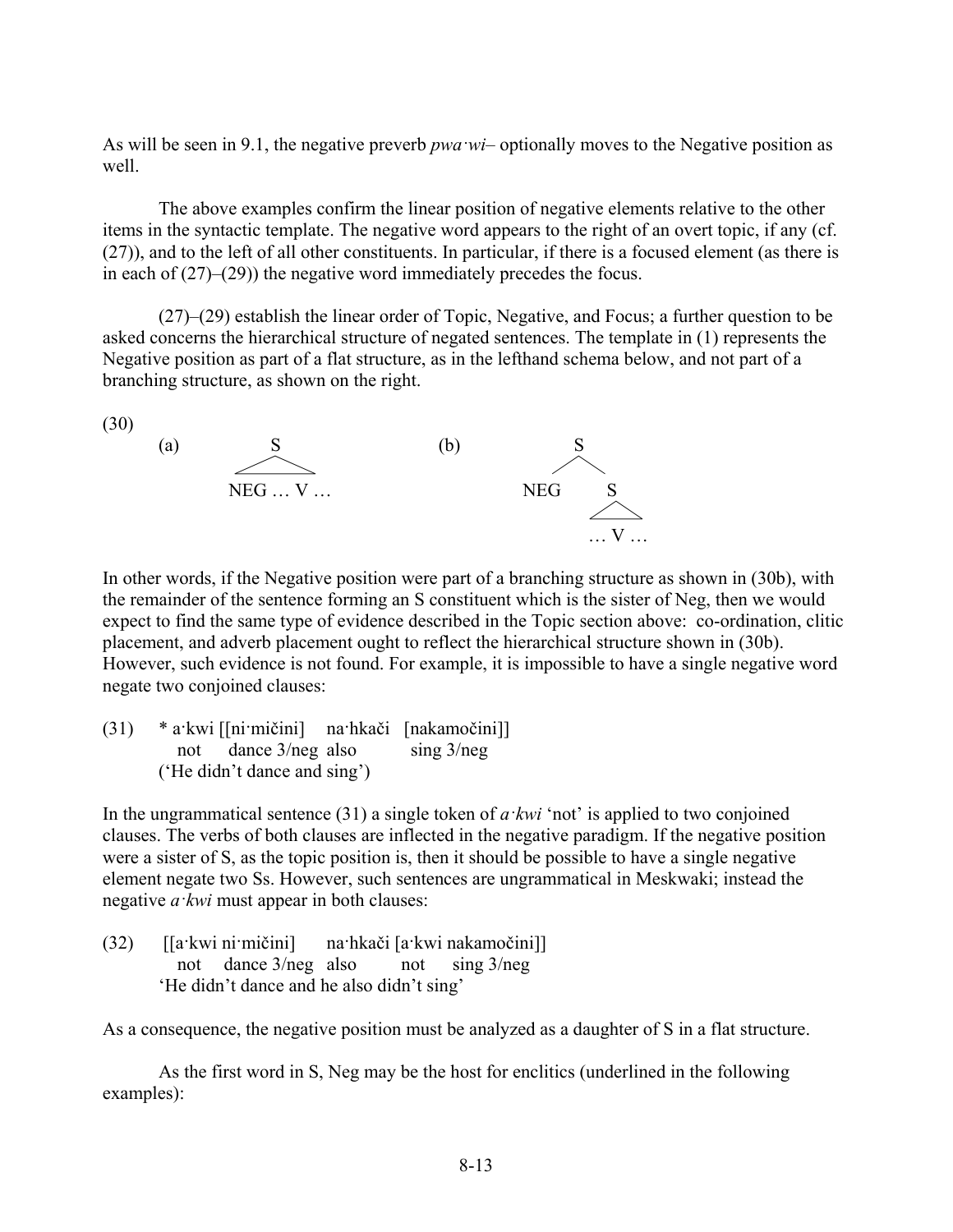(33)  $\lceil_{NEG}$  a·kwi $\rceil =$ ke·hi $=$ ·pi  $\lceil_{OBL}$  nekotahi $\rceil$  nahiha·ničini not=and=quot anywhere habitually.go 3'/neg 'And, it's said, she wasn't in the habit of going anywhere.' W119B

| (34) | NEG  | awita]=ke·h=wi·na<br>not=and=contrast                   |          | $\lceil$ <sub>FOC</sub> ki na menwe netakapa<br>you like $2-0$ /pot |
|------|------|---------------------------------------------------------|----------|---------------------------------------------------------------------|
|      | that | i'ni to'to'hke<br>$\omega$ .thus.to 3–2/subjnct someone | owiye ha |                                                                     |

'And *you* wouldn't like it if someone did that to you.' W129H

However, the word following the negative particle (the oblique in (33) and the focused pronoun in (34)) is not a possible host for a second position enclitic. This argues for the flat structure shown in (30a) and against the hierarchical structure of (30b). Likewise, adverbial clauses may precede a negative element but do not intervene between Neg and the remainder of S.

A negative element has scope over its sisters in S, especially over a constituent appearing in Focus position. If there is an overt topic, however, it is outside the scope of negation. Consider the following two elicited examples:

- $(35)$   $\lceil$  Top ni·na]  $\lceil$  a·kwi wi·hna·kwa·ya·nini] me not fut.leave 1/negative 'As for me, I'm not leaving'
- $(36)$  [a·kwi [Foc ni·na] wi·hna·kwa·ya·nini] not me fut.leave 1/negative 'It's not me who is leaving'

In (35) there is no presupposition that anyone is leaving, while in (36) it is indeed presupposed that someone is leaving, and it is asserted that the speaker is not the one who is leaving. See 9.1.2. for a construction in which a preverb appears in the Negative position of the template.

## **8.4. Focus**

Another function associated with NPs to the left of the verb is focus, which differs from topic not only in discourse function but also in its structural properties. As can be seen in the syntactic template in (1), focused elements appear to the right of the negative position, as a daughter of S. The material to the right of Focus does not form a constituent, unlike the comment following a topic. Consequently we do not find adverbial clauses appearing to the right of focus, nor do we find second position enclitics attaching to the first word following the focus, as we saw with topics. Moreover, since the remainder of the S following Focus does not form a constituent, it cannot be conjoined with another S which is complete except for an element in Focus. This is illustrated below with a question word in Focus: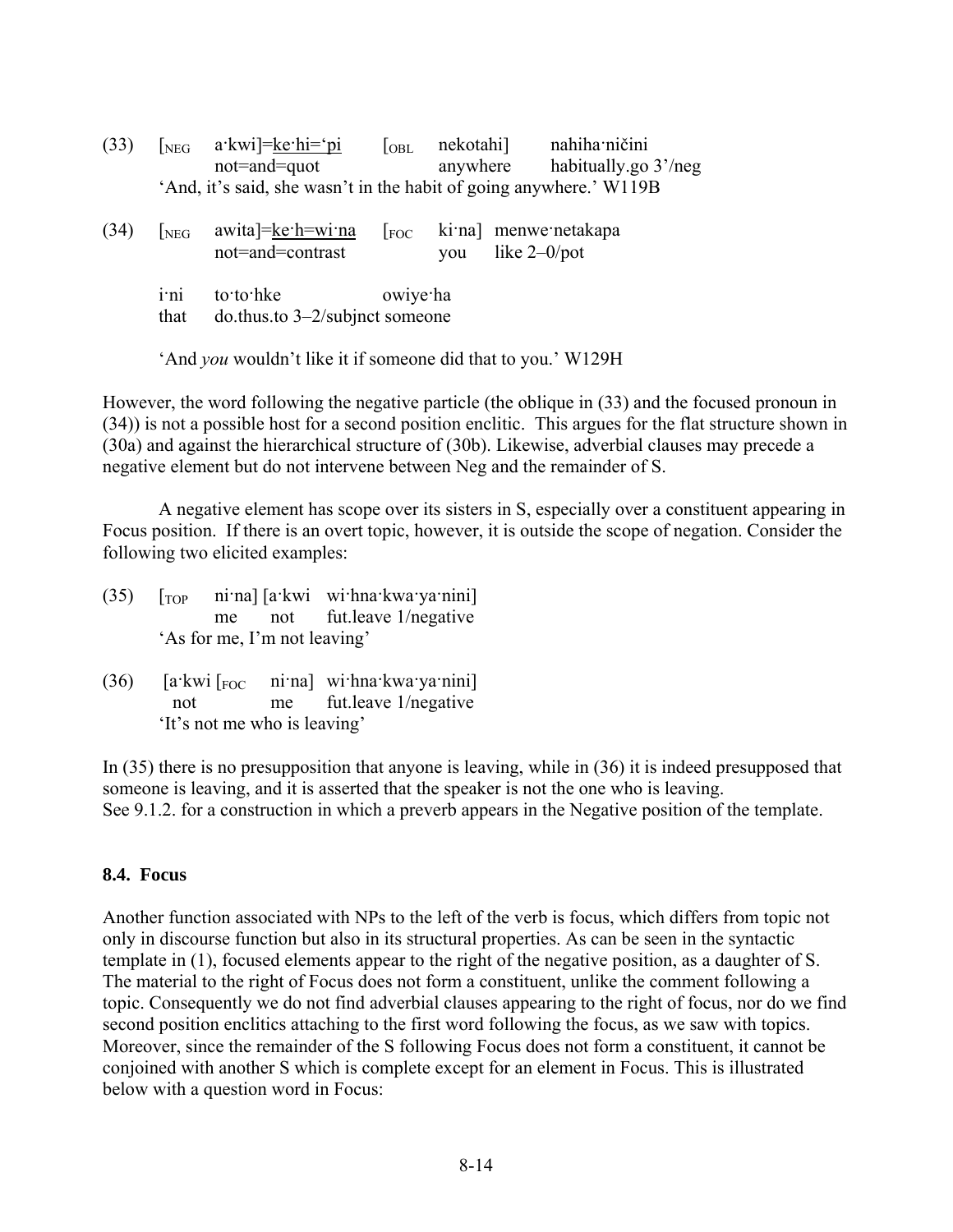(37) \*ke·swi=ča·hi [i·nahi awiwaki] o·ni [ni·miwaki]? how.many=so there be.[there] 3p/ind.ind and dance 3p/ind.ind ('How many people were there and danced?')

Instead, the question word in Focus must be repeated in the second conjunct:

(38) [ke·swi=ča·hi i·nahi awiwaki] o·ni how.many=so there be.[there] 3p/ind.ind and

> [ke·swi=ča·hi ni·miwaki]? how.many=so dance 3p/ind.ind

'How many people were there and how many danced?'

Again, as we saw with the Negative position, the constituent structure position of Focus is quite different from that of Topic. The ungrammaticality of (37) is consistent with the structure sketched in (1), in which Focus, Oblique, and V are all daughters of S.

The discourse function of focus is also quite different from that of topic. Focus is typically new information asserted against the background of a presupposed proposition (cf. Lambrecht 1994:213). This function can be seen clearly with the emphatic personal pronouns in the following example.

| (39) | not=also |                                                          |  | a kwi=na hkači $\lceil_{\text{FOC}}$ ni na nešihka<br>alone | ota hi nemiya nini,<br>possess. $O2 \frac{1}{neg}$ |
|------|----------|----------------------------------------------------------|--|-------------------------------------------------------------|----------------------------------------------------|
|      |          | $\lceil$ <sub>FOC</sub> kima e ye ki ketepe neta.<br>vou |  | also $own 2-0/ind$ .ind                                     |                                                    |

'I do not possess them alone, you also own them.' W244NO

The presupposed proposition in (39) is '*x* possesses them'. The focused elements assert the new information: the first clause asserts that the value of *x* is not *ni·na* 'I' alone, and the second clause asserts further that *x* includes *ki·na* 'you'. The emphatic pronouns appear in the Focus position of the template in (1): in other words, to the left of the verb and to the right of the Negative position.

More examples of emphatic personal pronouns appearing in the Focus position are given below:

| (40) | but                                                | $\mathbf{1}$ | šewe na $\lceil_{\text{FOC}}$ ni na nemehči-=meko<br>plainly— emph | -wijtama kwa,<br>$-$ tell $3-1$ /ind.ind. |
|------|----------------------------------------------------|--------------|--------------------------------------------------------------------|-------------------------------------------|
|      | $a$ ·kwi $\lceil$ <sub>FOC</sub> ki·nwa·wa]<br>not | you.pl       |                                                                    |                                           |

'But he has instructed me plainly, not you.' R136.6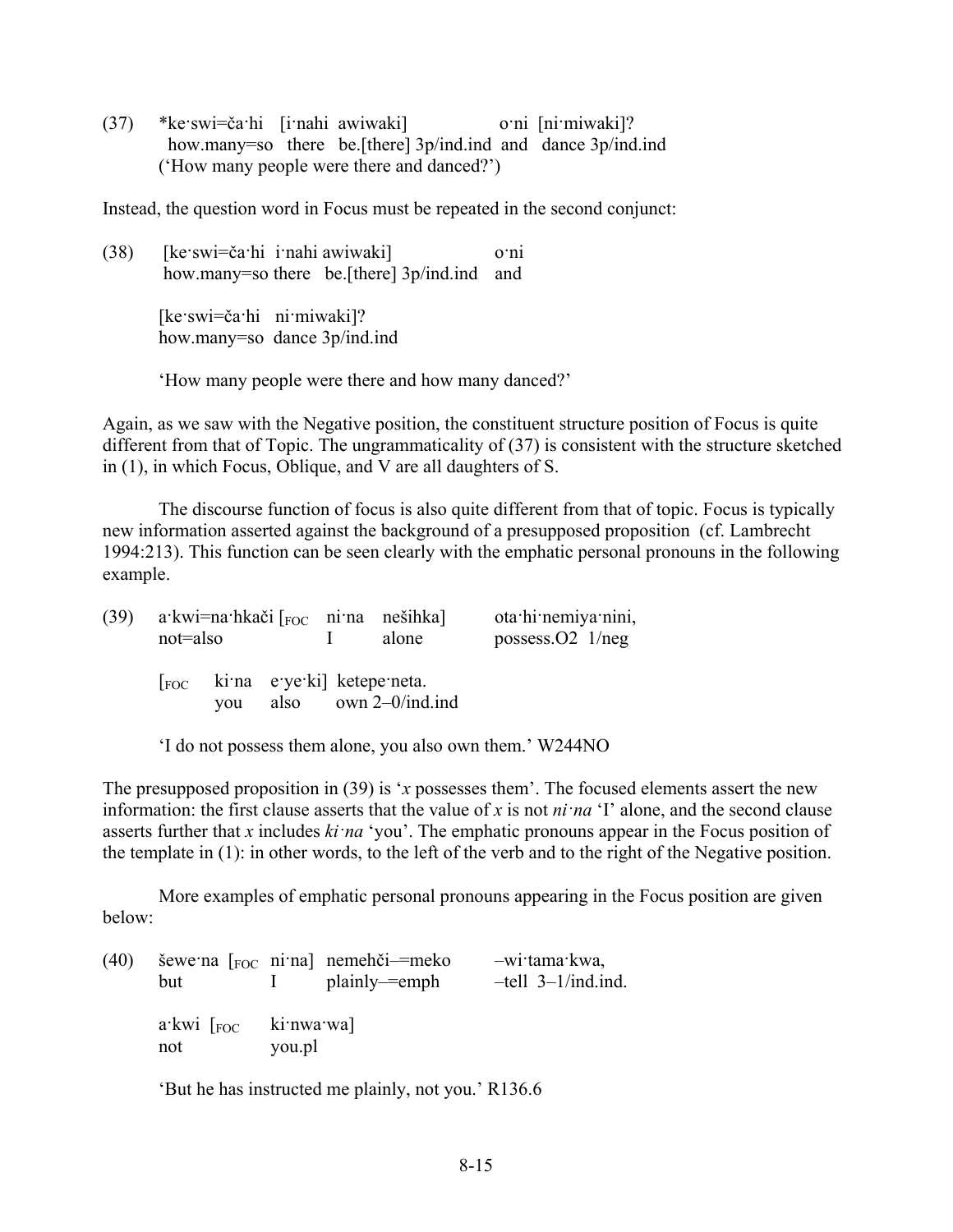| (41) | $\lceil$ <sub>FOC</sub> wi:nwa:wa]=ke:h=e:yi:ki | na katawe nemeko ki         | maneto wani |
|------|-------------------------------------------------|-----------------------------|-------------|
|      | they=and=also                                   | watch.over $3'-3p/ind$ .ind | spirit.obv  |
|      |                                                 |                             |             |

The emphatic personal pronouns, when used as Focus, may be optionally cliticized to a preceding host (Dahlstrom 1988). The following two examples show this; each contains the pronoun *ni·na* 'I' as the final element in a clitic string attached to *a·kwi* 'not':

| (42) | $a$ ·kwi=č $a$ ·h=meko=ne·h=ni·na<br>$not = so = emph = also = I$<br>'I don't know him either.' W100R |  |                                                                 | kehke nemakini<br>know $1 - 3$ /neg  |  |  |
|------|-------------------------------------------------------------------------------------------------------|--|-----------------------------------------------------------------|--------------------------------------|--|--|
| (43) | $a$ : kwi=ke: h=ni na<br>$not=but=I$<br>'But I didn't say "No" to you' W42J                           |  | $\begin{bmatrix} \text{OBL} & \text{a-kwi} \end{bmatrix}$<br>no | inena nini.<br>say thus to $1-2/neg$ |  |  |

Notice that the relative order of elements in the syntactic template is preserved in (42) and (43): the focused element follows the negative word in each sentence, and precedes the oblique in (43).

The examples above of contrastive and expansive focus are perhaps the clearest cases of the focus function. Other types of focus constructions will be illustrated below. For example, in question-word questions, all but the question word is presupposed; likewise, in answers to such questions, all but the answer to the question word is presupposed. In Meskwaki, the question word, and the answer to the question word, appear in Focus position.<sup>15</sup>

| (44) | $\lceil$ <sub>FOC</sub> we ne h $\lceil$ =ča h ne sa ta                                 |                                              |          | neto kima mena nan? |
|------|-----------------------------------------------------------------------------------------|----------------------------------------------|----------|---------------------|
|      |                                                                                         | who=so $\text{kill } 3-3'/\text{part}/3$     |          | our.chief.obv       |
|      | 'Who killed our chief?' J26.13                                                          |                                              |          |                     |
|      | $(45)$ $\left[\begin{array}{ccc} 1 & 0 \\ 0 & 1 \end{array}\right]$ mana=ča·h ni·hka·na | this=so my.friend kill $3-3^2$ /part/3       | ne sa ta |                     |
|      |                                                                                         | 'My friend is the one who killed him' J26.17 |          |                     |

The question word 'who?' is nearly always expressed in the proximate form, as in (44), but the following example shows that it is also possible to use an obviative form of 'who?':

| (46) |                                                  | $\lceil$ <sub>FOC</sub> we ne hani $\lceil$ = 'yo | we wi hka ničini                           | $no$ sa? |  |  |
|------|--------------------------------------------------|---------------------------------------------------|--------------------------------------------|----------|--|--|
|      |                                                  | who oby                                           | have $O2$ as friend $3$ /part/3' my father |          |  |  |
|      | 'Who [obv] did my father have as a friend?' W914 |                                                   |                                            |          |  |  |

<u>.</u>

Since the question word is in Focus position, it can be preceded by an overt topic:

 $15$  As explained in 5.4, there are two syntactic constructions for question-word questions: one involving a question word followed by a regular main clause verb, the other involving a question word equated to a participle. In each construction we may take the question word to be in Focus position. In the equational construction, however, no verb intervenes between the focused question word and the second, presupposed half of the equation.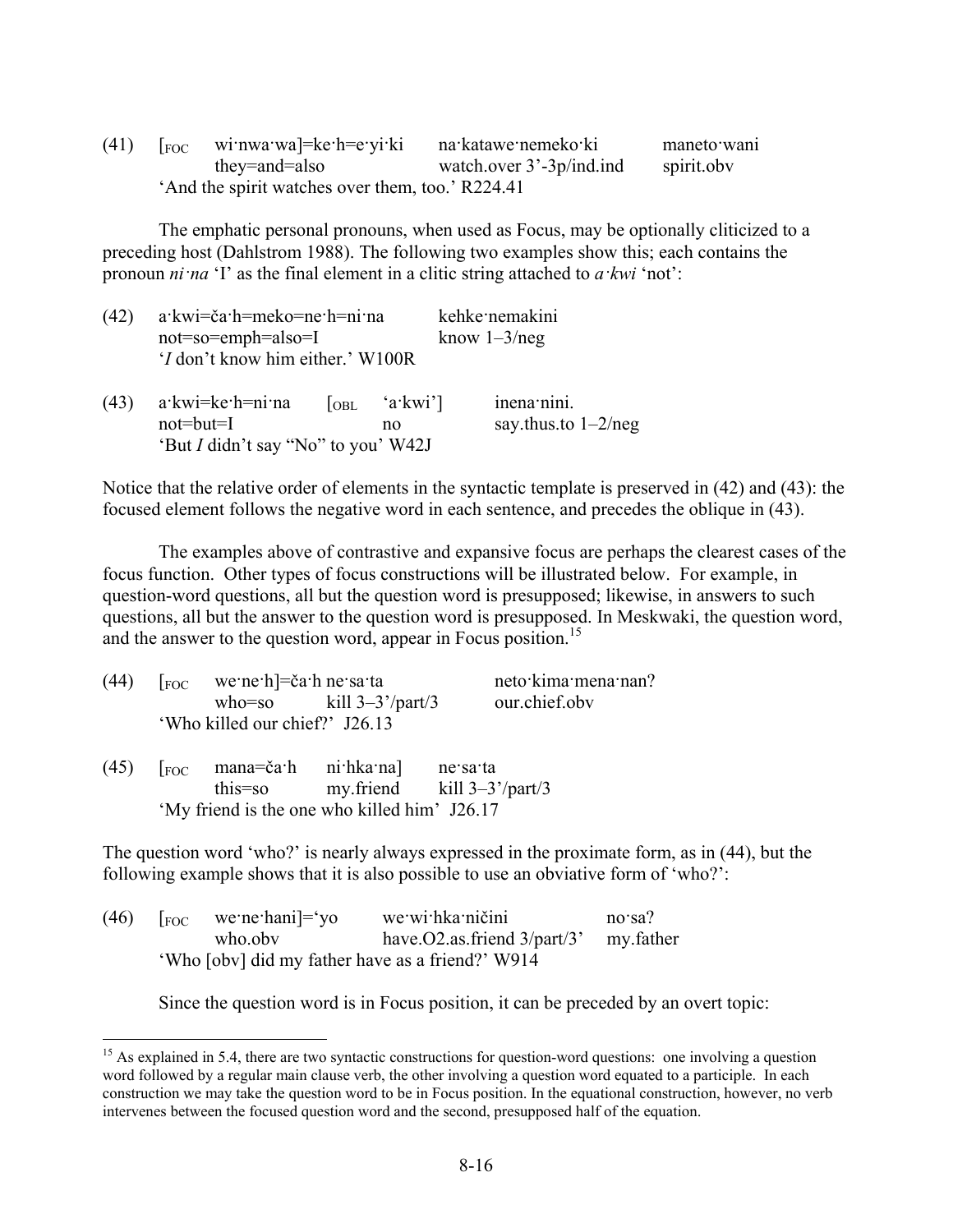(47) ki·na=we·na we·kone·hi wi·hiši–te·piha·wate·ni? you=rather what fut.thus–please 2–3/interr.part/obl 'As for you, in what way will you make him happy?' R154.18

It is not possible, however, for a question word to be preceded by something in the Negative position; recall from 5.4. that question word questions are negated by adding the preverb *pwa·wi*– 'not' to the verb in the question.

Dik et al. 1981 observes that the function of focus is often used to restrict information. This holds true in Meskwaki, where restrictive particles such as *še·ški* 'only' or *mo·hči* 'even' often occur with elements in focus:

| (48) | i nahi] ahte wi<br>$[$ <sub>FOC</sub> še·ški=meko kehkeše·wi]<br>$\sqrt{\text{OBL}}$<br>there be [there] 0/ind.ind<br>only=emph charcoal<br>'Only charcoal was there' W62F |  |  |  |  |  |
|------|----------------------------------------------------------------------------------------------------------------------------------------------------------------------------|--|--|--|--|--|
| (49) | mi ša mi<br>[Foc mo·hči no·sa] ne·tamwa<br>even my.father see 3–0/ind.ind.<br>sacred.pack                                                                                  |  |  |  |  |  |
|      | we nekwi kani mikateniki<br>have wings $0^{\prime}/part/0$                                                                                                                 |  |  |  |  |  |
|      | 'Even my father saw the sacred pack which had wings' N24P                                                                                                                  |  |  |  |  |  |
| (50) | a kwi [Foc mo hči nekoti] nesakečini<br>even one kill $1p-3/neg$<br>not<br>'We didn't kill even one' N24B                                                                  |  |  |  |  |  |
| (51) | a kwi [FOC še ški wi htanenekoya ni] wi to hkawičini<br>just fut.play $1/a$ or<br>allow $3-1/neg$<br>not<br>'She did not allow me to just loaf.' A17D                      |  |  |  |  |  |

Notice that the relative ordering of preverbal elements in (48), (50), and (51) fits the template of (1): Focus is to the left of Oblique in (48) and to the right of Negative in (50) and (51).<sup>16</sup>

Indefinite pronouns and quantifiers also typically appear in Focus position in Meskwaki, especially if they are in the scope of negation.<sup>17</sup>

<u>.</u>

 $^{16}$  (51) is a counterexample to a conjecture made in Dahlstrom 1993, where I suggested that there was a constraint barring a Comp clause from appearing in Focus position. (51) shows that this is not true; hence arguments of all types may be focused in Meskwaki.

 $17$  Payne 1987:798 makes a similar observation for Papago word order, stating that question words and indefinite pronouns both occur in preverbal position. Lambrecht 1986:170 observes that indefinite pronouns and question words often pattern together (citing Ancient Greek, colloquial German, Latin, Japanese, and Hungarian); he attributes this to the pragmatic function of focus.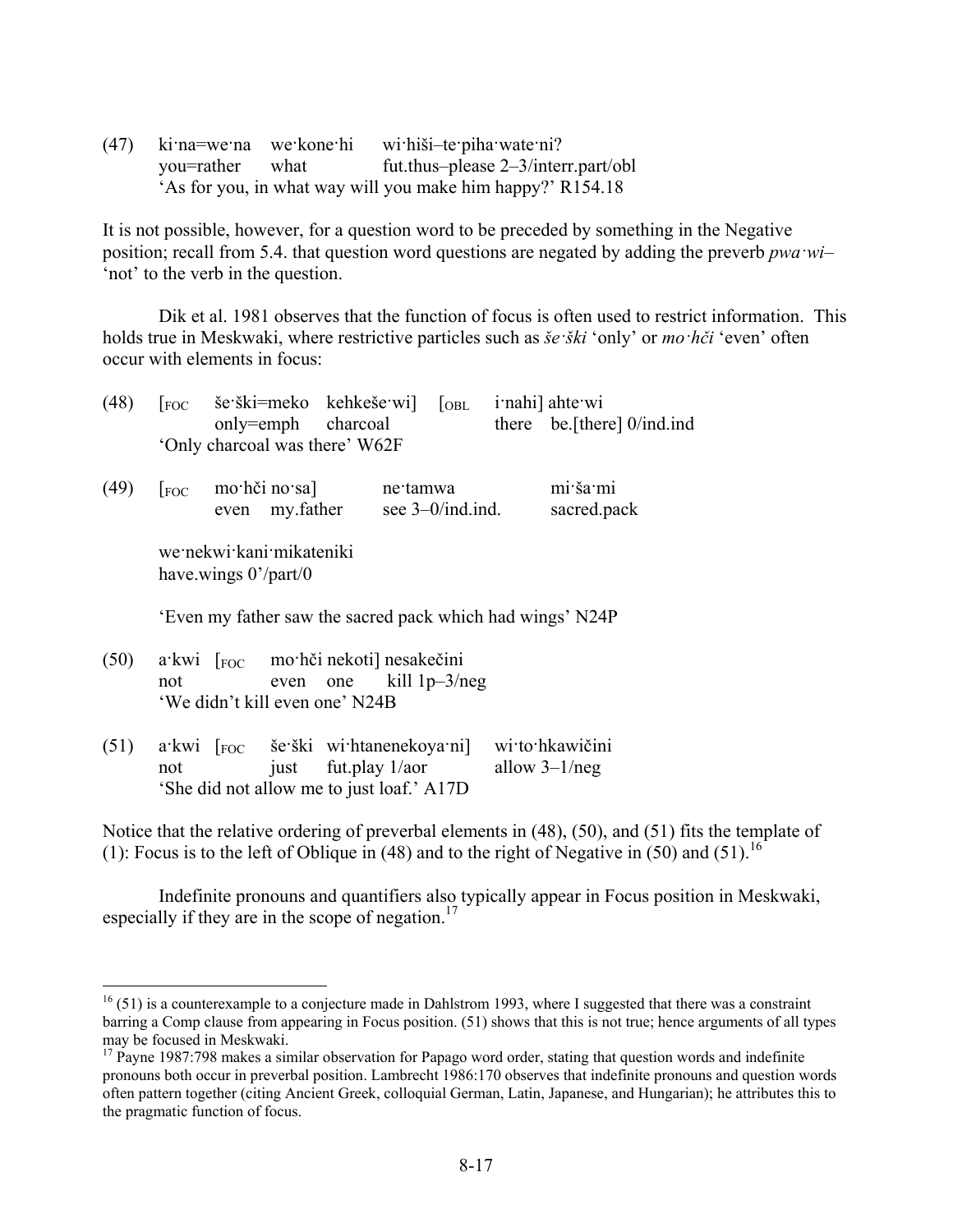| $(52)$ a kwi='yo=ke h=meko='pi                                     | $\left  \begin{array}{cc} \text{FOC} & \text{ke-ko-hi} \end{array} \right $ | mi čiwa čini   |
|--------------------------------------------------------------------|-----------------------------------------------------------------------------|----------------|
| not=of.course=and=emph=quot                                        | anything                                                                    | eat $3p-0/neg$ |
| 'And, of course, they didn't eat anything at all, it's said' W252K |                                                                             |                |
|                                                                    |                                                                             |                |

| (53) | ka·ta=ke·h=na·hkači $\lceil$ <sub>FOC</sub> owiye·ha] |        | a čimohiye kani    |
|------|-------------------------------------------------------|--------|--------------------|
|      | not=and=also                                          | anyone | tell $2-3$ /prohib |
|      | 'Don't tell anyone else' W37G                         |        |                    |

Again, the focused NPs appear to the right of the negative, as predicted by the template of (1).

In Meskwaki, however, it is not obligatory for indefinite pronouns to appear in the Focus position, as the following example shows: $18$ 

| (54) | ka·ta=ča·h=na·hkači a·čimohiye·kani |                                | owiye ha |
|------|-------------------------------------|--------------------------------|----------|
|      | not=so=also                         | tell $2-3$ /prohibitive anyone |          |
|      | 'So don't tell anyone else' W37I    |                                |          |

Although (53) and (54) are taken from the same passage of text, the indefinite pronoun *owiye·ha* 'anyone' is in Focus position in (53) but in postverbal position in (54). As will be seen in 8.6, the unmarked position for objects is to the right of the verb.

Surprising information may also appear in the Focus position, as in the next example:

| (55) | ke htena=meko $\lceil_{\text{FOC}}$ ašewa pikone hi |                                                 | e·hno·ša·taki            |
|------|-----------------------------------------------------|-------------------------------------------------|--------------------------|
|      | surely=emph little.squash                           |                                                 | give.birth.to $3-0$ /aor |
|      |                                                     | 'Surely she gave birth to a little squash' W923 |                          |

(55) is taken from the long text describing the life of the trickster/culture hero Wisahkeha. In this passage, Wisahkeha's wife goes into labor, but she gives birth to a little squash rather than the expected baby. The contrast here which motivates focusing the NP *ašewa·pikone·hi* 'little squash' is that between the conventional presupposition that a pregnant woman will give birth to a human baby, and the information that it was in fact a little squash that she gave birth to.

A final type of function associated with the Focus position is that of introducing important characters into a story. For example, the focused NPs in the sentence below is the first mention of the culture hero's father:

 $(56)$  o·ni  $\lceil$ <sub>FOC</sub> nekoti oškinawe·ha]  $\lceil$ <sub>OBL</sub> mami·nateno·ha] e·hišisoči and.then one young.man M. be.named.thus 3/aor 'And then a certain young man was named Maminatenoha' W2B

In (56) the verb stem *išiso*- 'be named thus' requires an oblique argument expressing the name. The NP *nekoti oškinawe·ha* 'one young man' appears to the left of the oblique, in Focus position.

<u>.</u>

 $18$  For Ojibwa, Tomlin and Rhodes 1979:309 report that indefinite pronouns must occur preverbally.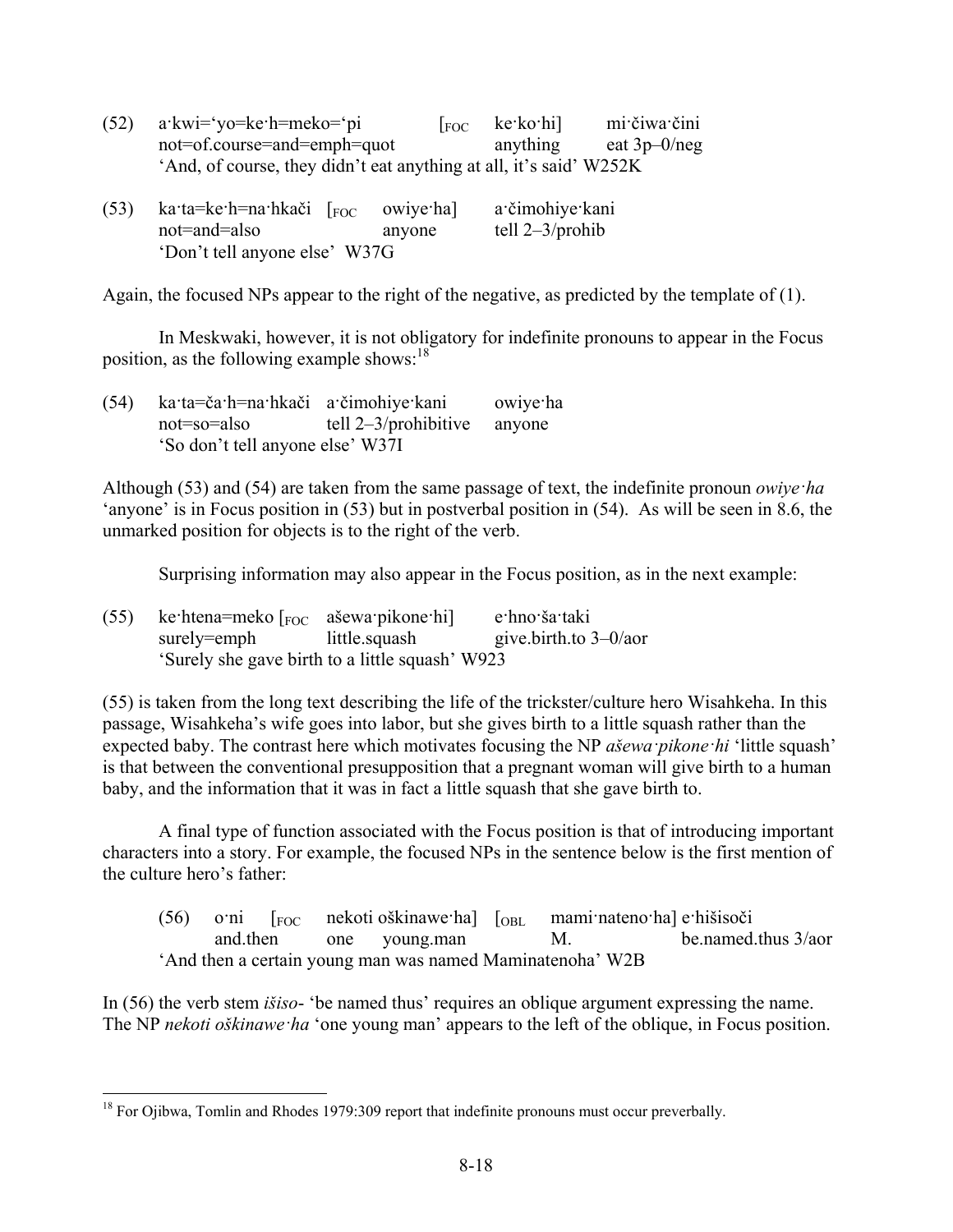The first mention of an important character may be with a proximate NP, as in (56), or with an obviative NP, as in the next example:

(57) o·ni='pi [FOC kehči–maneto·wani] e·hpye·nota·koči and.then=quot great–spirit.obv come.to 3'–3/aor 'And then, it's said, the Great Spirit came to him.' W73B

The focused NP in (57) is *kehči–maneto·wani* 'the Great Spirit (obv)'. This NP is definite, not indefinite, since it is uniquely identifiable. The sentence in (57), however, is the first mention of the Great Spirit in the long Wisahkeha text.

Several of the functions associated with the Focus position often involve indefinite NPs: e.g. the first mention of important characters, as in (56); surprising information, as in (55); and indefinite pronouns as in (53). However, it is not the case that all indefinite NPs appear in Focus position. For example, minor characters in a story are first introduced with a NP to the right of the verb, in the unmarked position for ordinary subjects or objects:

| (58) ki hki hki = meko i tepi e ha či        |  |  |         | nekoti neniwa |
|----------------------------------------------|--|--|---------|---------------|
| nevertheless=emph there go.thither $3/a$ or  |  |  | one man |               |
| 'Nevertheless, one man went over there' W16E |  |  |         |               |

In (58) the subject *nekoti neniwa* 'one man' is mentioned for the first time. He is not identified by name and plays only a small role in the action of the story, having a brief conversation with the culture hero's grandmother. In the remainder of the 1110 page text this character is not mentioned again.

Another context in which indefinite NPs appear to the right of the verb is in existential constructions. Verb stems formed from numbers or quantifiers are used to assert the existence of a certain number of entities. For example, the stem of the verb in the following clause is *ma·ne·*- 'be many' AI:

(59) e·hma·ne·niči='yo=ke·hi keti·wahi be.many 3'/aor=of.course=and eagles.obv 'And there were many eagles' W1F

The subject of 'be many' is *keti·wahi* 'eagles (obv)', an indefinite NP. It appears to the right of the verb, in the usual position for subjects. In other words, the feature of definiteness is not sufficient to predict word order in Meskwaki: (58) and (59) show that indefinite NPs may appear to the right of the verb, while examples such as (39), with personal pronouns in Focus position, or (49), with *no·sa* 'my father' focused, show that definite NPs may occur to the left of the verb.

The examples so far have shown at most a single element appearing in the Focus position of the syntactic template. However, in some cases it appears that more than one element in a sentence may be in focus. Consider the following example, in which both an indefinite pronoun and an emphatic personal pronoun appear between the negative and the verb: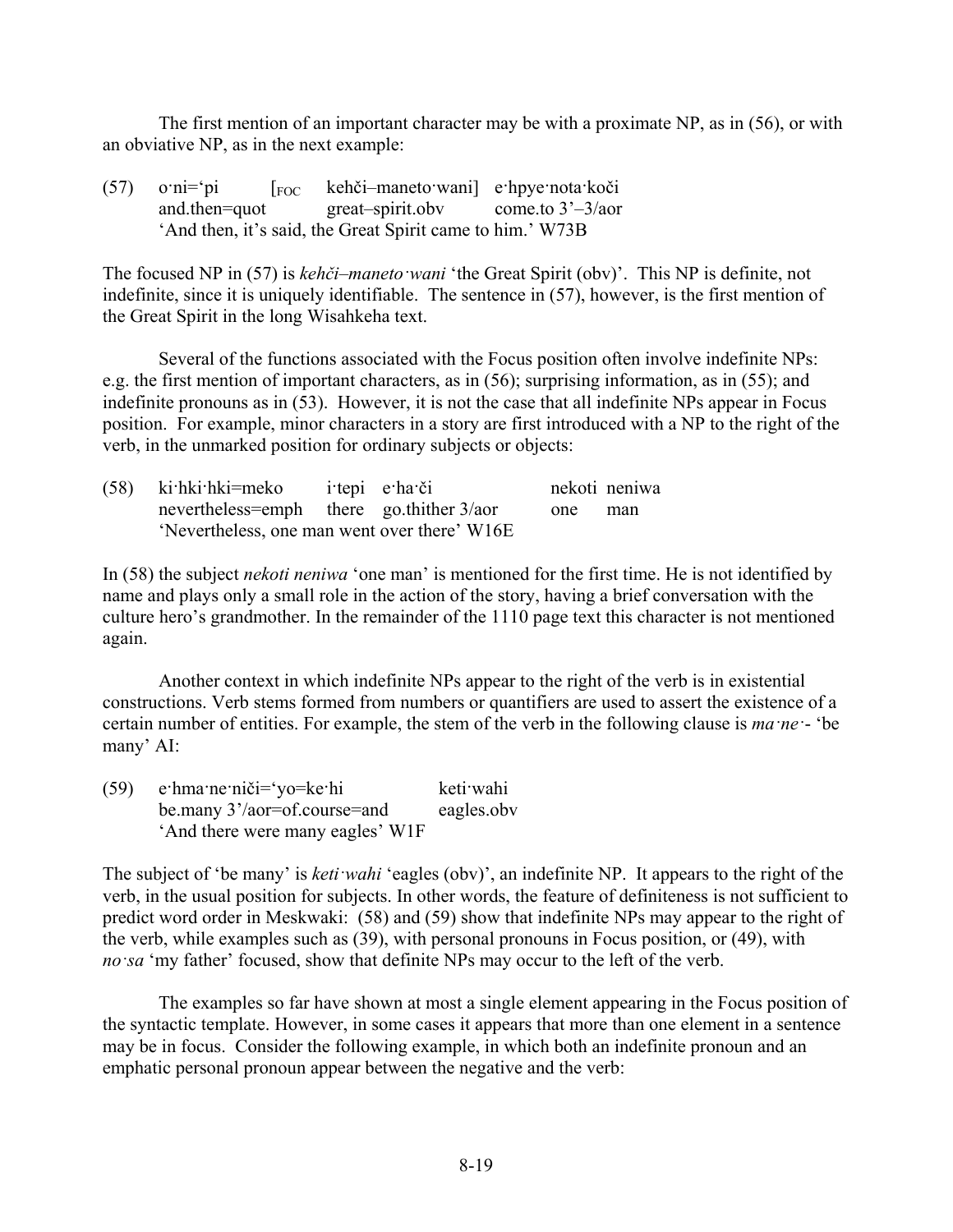| (60) | a·kwi=meko ke·ko·hi            |  | ni na kehke netama nini |
|------|--------------------------------|--|-------------------------|
|      | not=emph anything I            |  | know $1-0/neg$          |
|      | 'I don't know anything.' W245J |  |                         |

The next example also has two candidates for the focus function, the question word *kaši* 'how?' and the emphatic pronoun *ki·na* 'you', here cliticized to the question word:

| (61) | kaši=ča·h=ki·na                           | išawiwane ni?      |
|------|-------------------------------------------|--------------------|
|      | how=so=you                                | fare thus 2/interr |
|      | 'What has happened to <i>you</i> ?' W128O |                    |

It was noted above that important characters are often introduced by an NP in the focus position. The next example is perhaps another case of two elements bearing the function of focus: it is the first line of a story, and both important characters of the story are mentioned in preverbal position.

|  |  |                                                      | (62) našawaye [nekoti neniwa] [okwisani] e·hma·mahkate·wi·na·či. |
|--|--|------------------------------------------------------|------------------------------------------------------------------|
|  |  |                                                      | $\log_{10}$ one man his.son.obv redup.make.O.fast 3-3'/aor       |
|  |  | 'Long ago a certain man was making his son fast.' L1 |                                                                  |

In contrast, there may be at most one overt topic per clause.

Finally, we turn to another difference between topic and focus. As explained in 8.2, it is possible to have an overt topic which does not correspond to any coreferential element in the comment, as in (15), repeated below:

| (63) | $\lceil$ <sub>TOP</sub> ni na]=ke hi $\lceil$ s a kwi ke ko hi |              | ašenokini]         |
|------|----------------------------------------------------------------|--------------|--------------------|
|      | l=and                                                          | not anything | disappear $0$ /neg |
|      | 'As for me, nothing is missing' R146.10                        |              |                    |

Focused elements, on the other hand, always correspond to a coreferential gap or pronoun in the remainder of the sentence; there can be no focused counterpart to the topic construction of (63). This is due to the pragmatic function of focus, which asserts the identity of an argument or adjunct within a presupposed proposition. If there is no coreference between the focus and some element of the presupposed proposition, the utterance would be incoherent.

An element in focus, however, may be coreferential to some element in a subordinate clause within the remainder of the sentence. In other words, the dependency between focus and the coreferential pronoun or gap is a long distance one, not a local dependency. For example, the focus may correspond to an oblique argument of a subordinate clause:

|                       | (64) a kwi $\lceil$ <sub>FOC</sub> i tepi] <sub>i</sub> wi to hkawa čini $\lceil \emptyset \rceil$ wi ha niči] |                          |
|-----------------------|----------------------------------------------------------------------------------------------------------------|--------------------------|
| not                   | there allow $3-3^{\prime}/neg$                                                                                 | fut.go.thither $3'/a$ or |
| owi wani i na neniwa  |                                                                                                                |                          |
| his wife oby that man |                                                                                                                |                          |

'It's not there<sub>i</sub> that that man allows his wife to go  $\varnothing$ <sup>'</sup>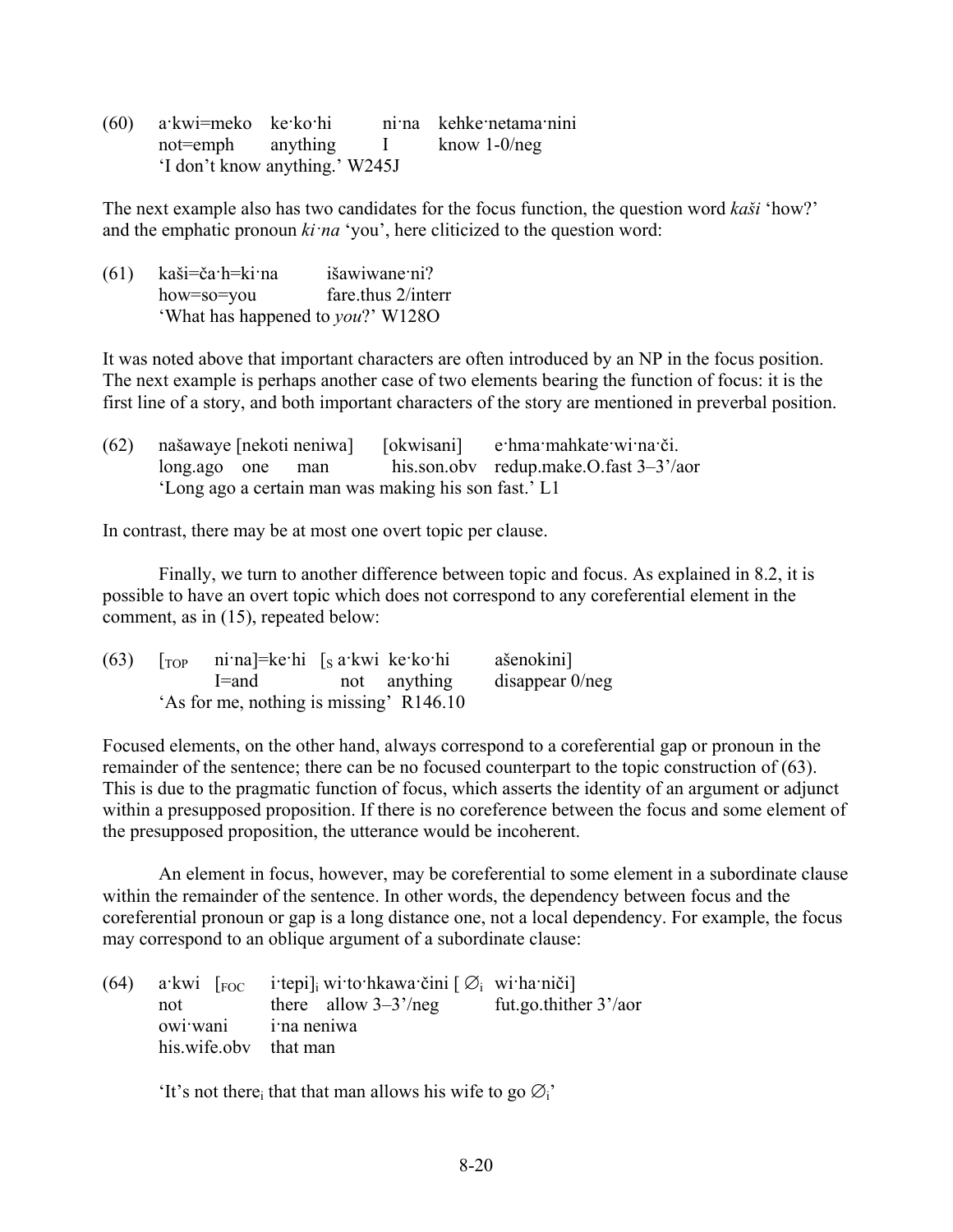In (64) the locative pronoun *i·tepi* is in Focus position, but understood to be the oblique argument of the complement clause. The null symbol indicates that there is simply a gap corresponding to the focused element; there is no pronoun or pronominal inflection expressing the oblique argument in the lower clause.

Another example in which the focus corresponds to the oblique argument of a lower clause is the question below:

(65) kaši $\vec{c}$ a·hi keta·čimo  $[\emptyset]$  e·hišisoči]? how=so report 2/ind.ind be.thus.named 3/aor 'What did you say his name was?'

It is also possible to have a long-distance dependency in a question where the focus corresponds to the object of the lower clause:

 $(66)$   $\lceil$ <sub>FOC</sub> we·ne·ha $\rceil$ =ča·hi ne·na·toše·yana who=so ask 2/part/3 [owiye·hani e·ši–ne·wokokwe·ni]? anyone.obv thus–see 3'–3/interr.part/obl 'Who<sub>i</sub> did you ask whether anyone saw  $\varnothing$ <sub>i</sub>?'

In (66) the object of the embedded clause is expressed by pronominal inflection on the lower verb. Note that the English counterpart to (66) violates the wh-island constraint; in contrast, the Meskwaki example is completely grammatical.

The Focus position will be discussed further in 9.2, in regard to discontinuous NPs.

#### **8.5. Oblique**

Section 7.3. described the various semantic classes of oblique arguments of the verb: goal, manner, source, stationary location, etc. Obliques of all semantic types nearly always appear immediately to the left of the verb. The previous sections of this chapter contain numerous examples of oblique arguments in preverbal position: cf. (19), (21), (22), (26), (29), (33), (34), (43), (48), (56), and (58). A few more examples of obliques in preverbal position are provided below.

- $(67)$   $\lceil_{OBL}$  i·nahi] netapihapi there redup.sit.[there] 1/ind.ind 'I was sitting there.' N15O
- (68) [OBL manahka si·po·ki] neta·piha yonder river.loc go.thither.and.return 1/ind.ind 'I have been to yonder river.' B85:42.12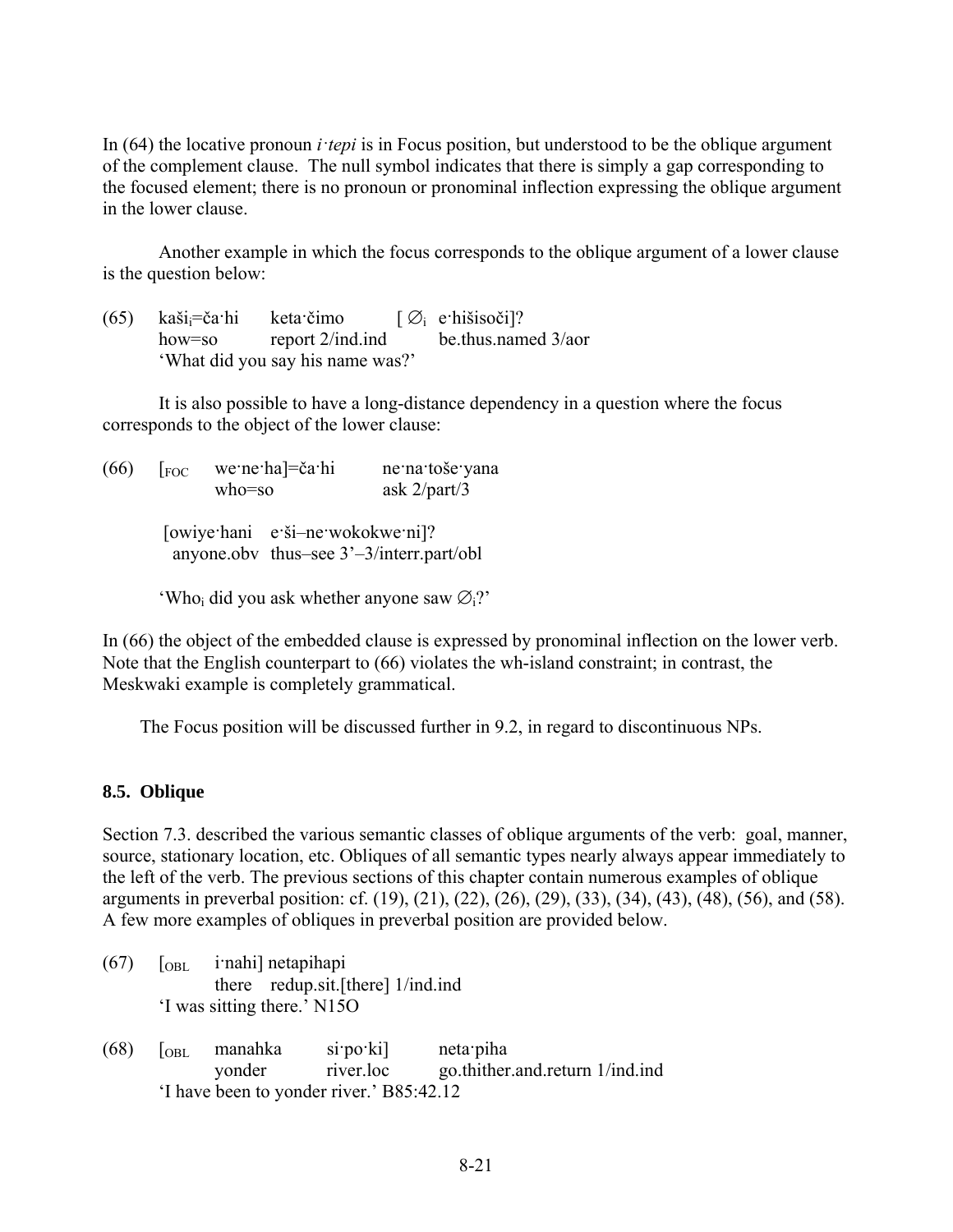| (69) | OBL              | ahpemeki e hina piwa či<br>$up$ and $up$                                                                     | look.thither 3p/aor                                                 |                     |     |
|------|------------------|--------------------------------------------------------------------------------------------------------------|---------------------------------------------------------------------|---------------------|-----|
|      |                  | 'They looked up' W194P                                                                                       |                                                                     |                     |     |
| (70) | <sub>OBL</sub>   | wa wi tawiškwa tel e hoči-nowi wa či neswi neniwaki<br>Three men went out from the doors on both ends' W163K | doors.on.both.ends from-go.out 3p/aor three                         |                     | men |
| (71) | $\log L$         | "me kwe he ni hča kiheko pena," išite he ke,<br>'If one thinks, "Probably we will all be killed," - 'O51A    | probably fut.kill.all.of. $O X$ -1p/ind.ind think.thus $X$ /subjnct |                     |     |
| (72) | OBL              | a wasi me hi e hahpi hčikiči<br>more.dim be.so.old 3/aor                                                     |                                                                     | kwi yese ha,<br>boy |     |
|      | $ _{\text{FOC}}$ | iškwe se ha $\sim$ [OBL<br>girl                                                                              | atena wil<br>less                                                   |                     |     |

'The boy was a little older, the girl younger.' O58B

Notice that the examples in (67)–(72) exhibit a range of semantic types of obliques. (67) contains an oblique of stationary location, (68) and (69) each has a goal oblique, (70) contains a source oblique, while (71) contains a manner oblique (all direct quotations are manner oblique arguments of the verb of saying or thinking). The obliques in (72), associated with the initial *ahpi·ht*-, express extent; in the second line of (72) the verb has been deleted and the subject placed in focus position, contrasting with the subject of the previous line. Despite the difference in semantic roles, however, all the obliques in (67)–(72) appear immediately to the left of the verb.

The placement of oblique arguments before the verb occurs both with verb stems containing a relative root morpheme (7.3.) and with verb stems inherently specified for an oblique argument of a particular type. For example, the stems *api*- 'sit [there]' AI and *a·piha·*- 'go thither and return' AI, in (67) and (68), respectively, do not contain any relative root morphemes. Rather, the lexical entries for these stems must specify that they are subcategorized for an oblique of a particular type. In (69), on the other hand, the stem *ina pi*- 'look thither' AI contains the initial *in*- 'thus; thither'. This initial also appears in the verb stem of (71), *išite·he·*- 'think thus' AI. The verb of (70) contains the relative root preverb  $o\check{c}i$ –, 'from'; the verb of (72) contains the relative root initial *ahpi·ht*- 'to such an extent'. The differences in verb stem morphology do not affect the syntactic treatment of the oblique arguments.

A final point to notice about the examples in  $(67)$ – $(72)$  is that the requirement for an oblique may be satisfied by various types of syntactic elements. For example, an oblique may consist of a single lexical item, as in  $(67)$ ,  $(69)$ ,  $(70)$ , and  $(72)$ , or it may be a phrasal constituent, as in  $(68)$  and (71). An oblique may be an NP headed by a noun bearing locative case, as in (68), or it may consist only of a demonstrative pronoun, as (67). Adverbial particles of various types are commonly found as obliques, as in (69), (70), and (72). An oblique may also be a quoted utterance or thought, as in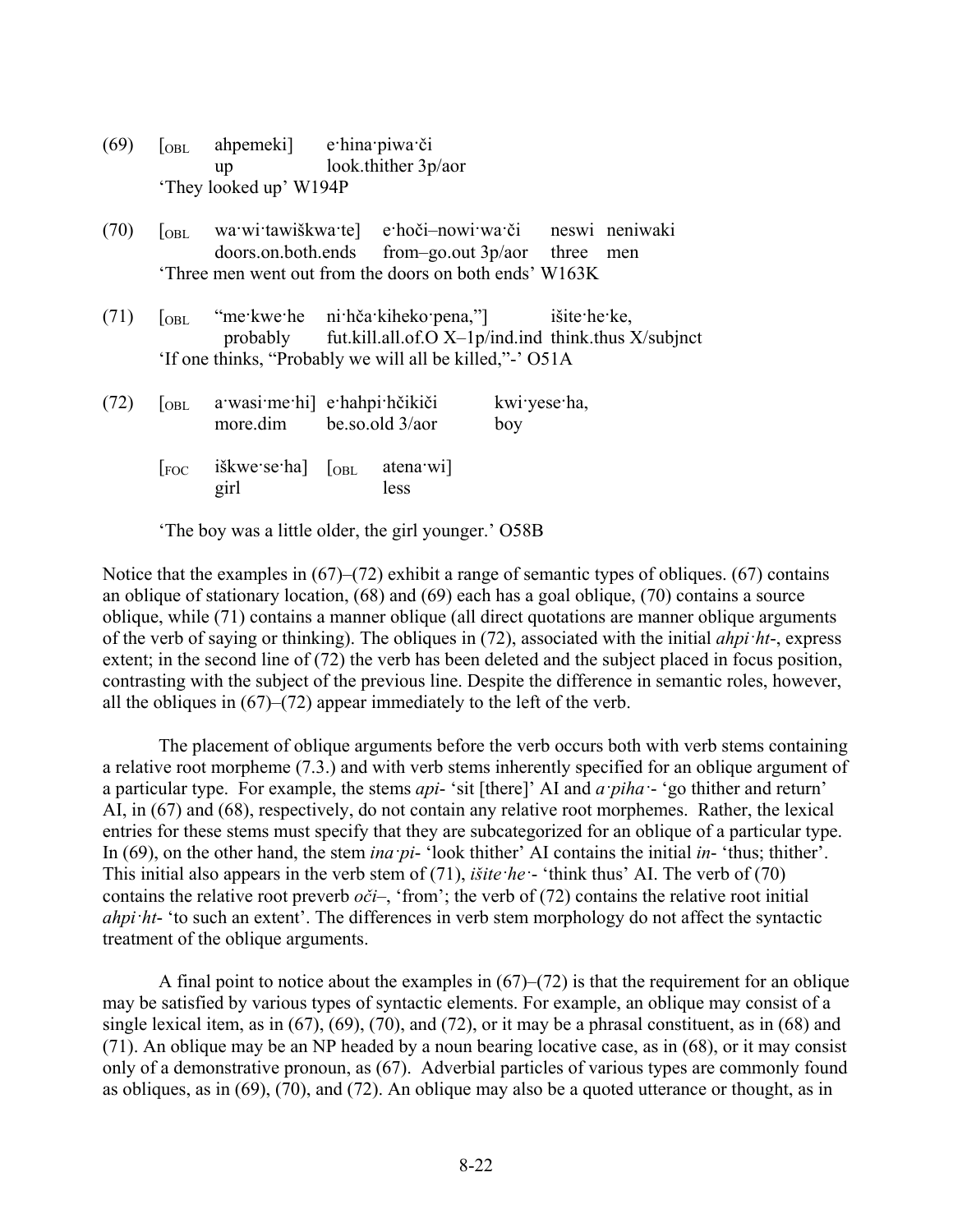(71), or a subordinate clause (cf. 5.6. for examples). Again, the syntactic realization of the oblique argument does not affect its placement immediately before the verb.

Two other possibilities for the syntactic realization of oblique arguments will be mentioned here. First, as will be shown in 9.2, NPs containing demonstrative pronouns plus other material may appear in a discontinuous construction, where the demonstrative pronoun appears to the left of the verb and the remainder of the NP to the right of the verb. For example, contrast the syntactically unified phrasal oblique of (68) above with the following discontinuous obliques, in which the two halves of the oblique have been underlined:

| (73) manahka | oči-pye wa                                     | we ta paniki                                   | mahkwa |
|--------------|------------------------------------------------|------------------------------------------------|--------|
| yonder       |                                                | from–come $3/ind$ ind be dawn from $0'/part/b$ | bear   |
|              | 'A bear came from over yonder in the east' L28 |                                                |        |

| (74) | <u>ayo hi</u>                             | e hte niki             | mi ša meki      |  |  |
|------|-------------------------------------------|------------------------|-----------------|--|--|
|      | this.loc                                  | be [there] $0$ /part/0 | sacred.pack.loc |  |  |
|      | 'that which was in this sacred pack' O42D |                        |                 |  |  |

In (73) the demonstrative *manahka* 'yonder' precedes the verb while the participle *we·ta·paniki* 'east' follows.<sup>19</sup> In (74) the locative form of 'this' precedes the verb of the relative clause and the locative case-marked noun follows. As with the syntactically unified oblique arguments seen in (67)–(72), this discontinuous pattern is found both with verbs containing a relative root, as in (73), and with verbs inherently specified for an oblique argument, such as *ahte·*- 'be [there]' II in (74).

Less frequently encountered are syntactically unified oblique arguments appearing to the right of the verb. The discourse conditions which favor this ordering of elements are not yet understood; below I will simply list a few examples.

| $(75)$ ki hwi čihiwe                                  | $\overline{\text{OBL}}$ | ko·seki]        |
|-------------------------------------------------------|-------------------------|-----------------|
| fut.live.[there].with.people 2/ind.ind                |                         | your.father.loc |
| 'You should stay at your uncle's place.' $K234D^{20}$ |                         |                 |

- (76) na·hka mo·hkoma·na e·hpya·či  $\lceil_{OBL} \rceil$  ayo·hi meneseki] also white.person come 3/aor this.loc island.loc 'And the white man came to this island.' B85:14.6
- (77) mo·hči=mekoho ine·nemena·kwe [OBL wi·hnesa·či even=emph think.thus.of 3-2p/subinct fut.kill 3-3'/aor  $even = \text{emph}$  think.thus.of  $3-2p/\text{subinct}$ ki·hka·nwa·wahi], your.pl.friends.obv

'Even if he intends to kill your friends,' O94H

<u>.</u>

<sup>&</sup>lt;sup>19</sup> See 7.3. for the formation of the participle *we ta paniki* 'east; the direction in which it is dawn' (here obviative,

because of the proximate *mahkwa* 'bear').<br><sup>20</sup> The dependent noun stem -*o* ·*s*- 'father' is also applied to one's father's brothers. In the context of the above example it is clear that the addressee's uncle is referred to; the addressee's father is dead.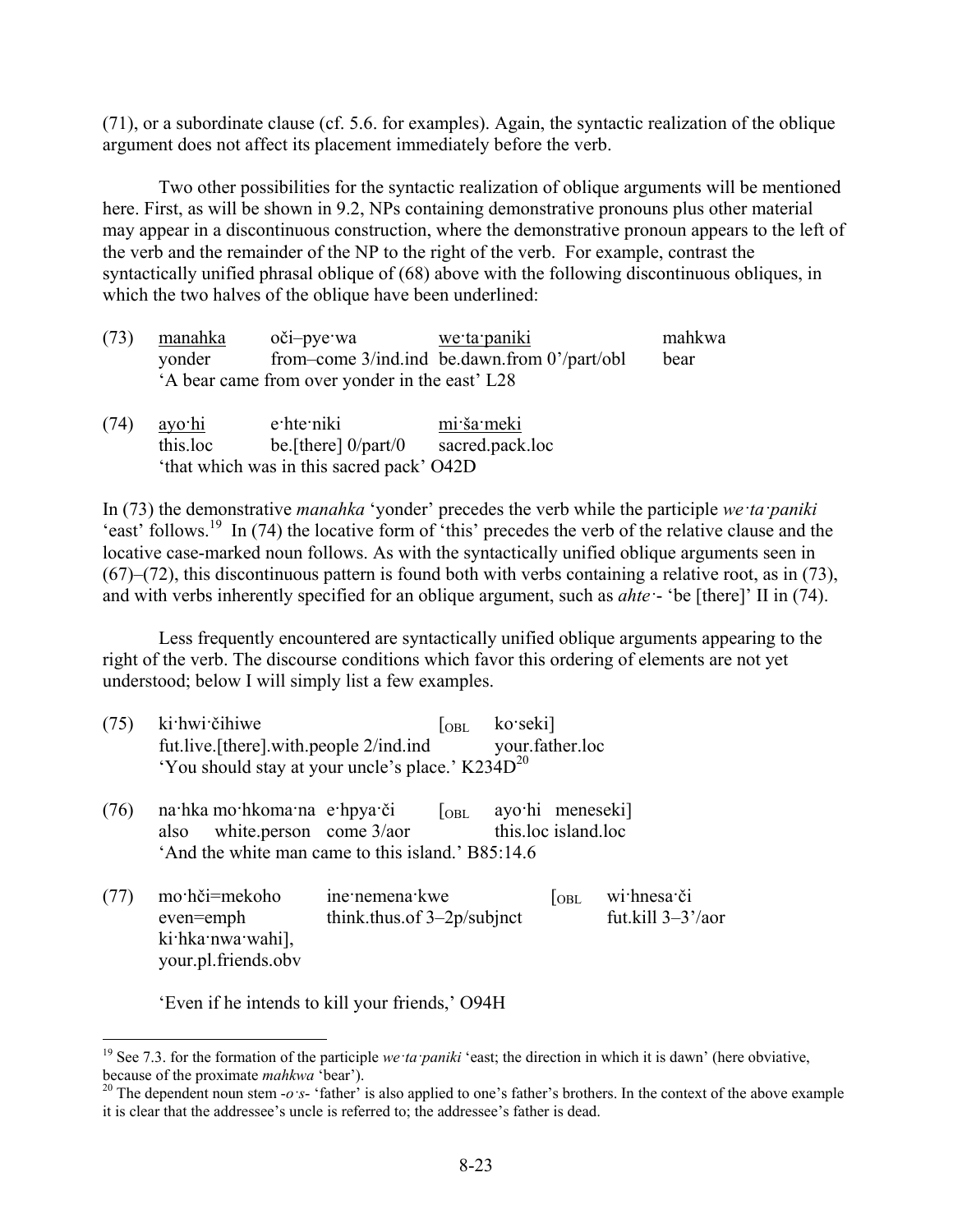As can be seen in the examples above, an oblique argument may appear after the verb if it consists of a single lexical item, as in (75), or a phrasal NP, as in (76), or a subordinate clause, as in (77). Moreover, this ordering may be found with verbs containing a relative root, such as *ine·nem*- 'think thus of' TA in (77), or with verbs inherently specified for an oblique argument, such as *pya·*- 'come' AI in (76). It should be emphasized again, however, that postverbal obliques such as (75)– (77) are extremely infrequent.

#### **8.6. Arguments after the verb**

So far we have seen evidence for four separate positions to the left of the verb—Topic, Negative, Focus, and Oblique—and we have also seen that syntactic, semantic, and discourse-pragmatic considerations all play a role in determining the order of constituents to the left of the verb. The appearance of an element in the Negative position, for example, is due to the semantics of the independent negative particles; a constituent in the Oblique position is there by virtue of the syntactic relation it bears to the verb of the clause; constituents in the Topic or Focus positions are marked as bearing particular discourse-pragmatic relations to the utterance.

Less is known about the syntax of elements to the right of the verb, however. It is clear that the unmarked position of subjects, first objects, second objects, and Comp clauses is to the right of the verb. That is, such elements will appear to the left of the verb only if they bear the discourse function of topic or focus; nontopicalized, nonfocused elements appear after the verb. What is not yet understood, though, is what factors govern the relative ordering of more than one postverbal argument. In the template of (1) I have therefore used the symbol  $XP^*$  to indicate that any number of constituents may appear after the verb, and that they may be associated with subject, object, second object, or Comp. In this section I will, first, give examples showing that the unmarked position for each of these grammatical functions is to the right of the verb; second, illustrate the variety of word orders possible when more than one argument occurs to the right of the verb; and third, argue against applying Jelinek's (1984) proposal regarding 'pronominal argument' languages to Meskwaki.

We will first consider examples in which a verb is followed by a single argument. The text excerpt below illustrates that the unmarked position for subject NPs is to the right of the verb.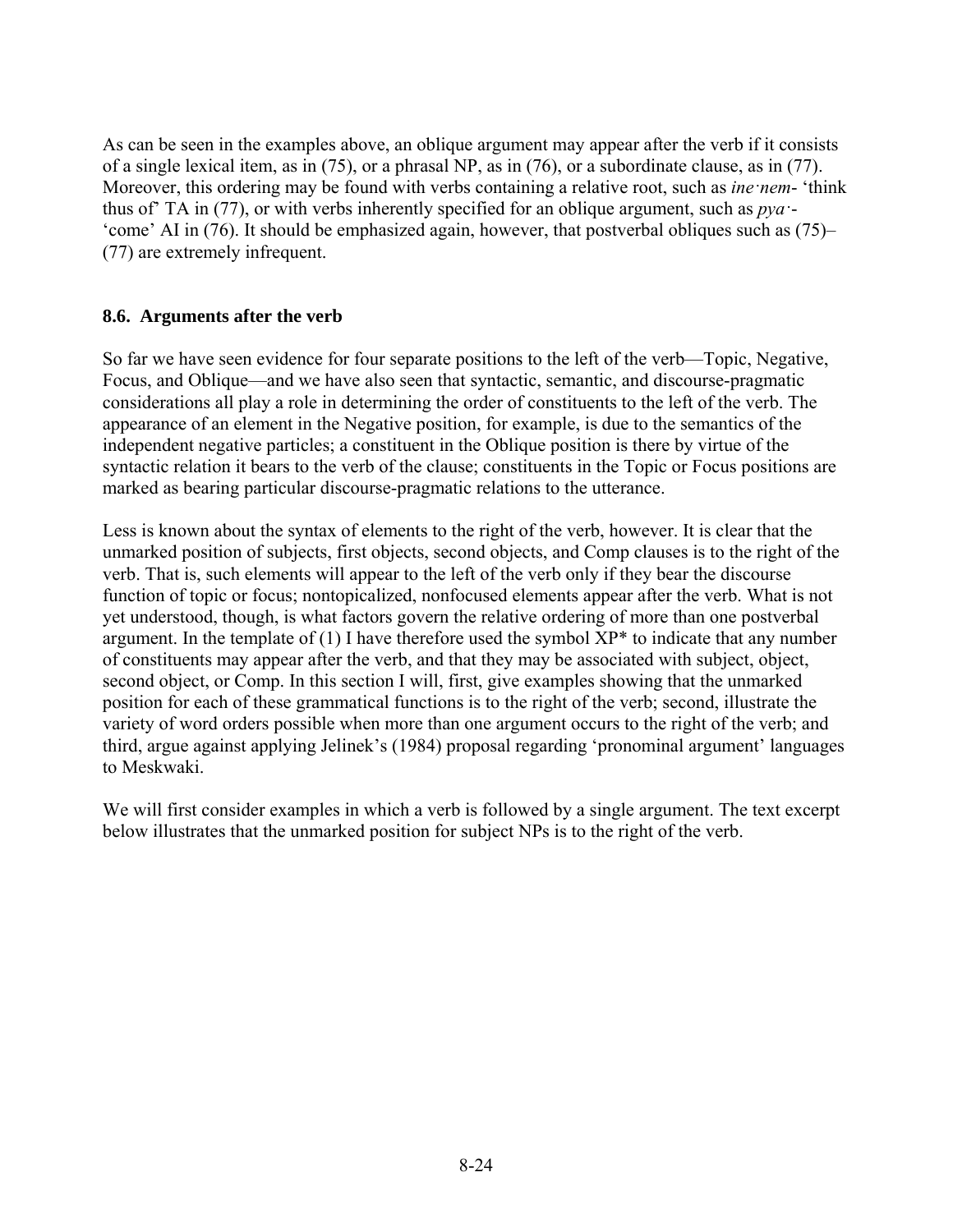(78) o·ni e·hmesi–=meko –natone·hwa·wa·či [SUBJ oškinawe·haki]. and.then all—=emph –look.for 3p-3'/aor young.men e·hmehkawa·či [SUBJ wa·koše·ha], find  $3-3'/a$ or fox e·hpye·či–ni·šiwa·či [<sub>SUBJ</sub> mahkwani]. come–be.two 3p/aor bear.obv i·ni=ke·h=meko ma·masa·či e·hne·moči [SUBJ wi·sahke·ha]. then=and=emph barely breathe 3/aor W 'And then the young men all looked for him [the bear]. The fox found him, and he and the bear came together.<sup>21</sup> And at this time Wisahkeha was barely breathing.' W174F–I

Each line of (78) contains a postverbal subject NP, identified by the labelled bracket surrounding it. Since none of these subjects are topicalized or focused, the NPs are expressed after the verb. More examples of postverbal subjects may be found in previous sections of this chapter (e.g. (22), (24), (27), (41), (58), (70), (72) and (73)).

The unmarked position for first objects is also to the right of the verb, as can be seen in the examples below:

(79) o·ni e·hne·tamowa·či [OBJ kehči–si·po·wi] and.then see 3p–0/aor great–river 'And then they saw a big river' W80A

(80) ke·keya·h=meko e·hwe·pi–tehto·ma·či  $\begin{bmatrix} \text{ORI} & \text{O}'\text{Si} \text{seme} \\ \text{ORI} & \text{O}'\text{Si} \text{seme} \\ \end{bmatrix}$ finally=emph begin–sing.lullaby.to  $3-3^2/$ aor her.g.child.obv 'Finally she began to sing a lullaby to her grandchild' W13B

More examples of postverbal first objects may be seen in (16), (49), and (54).

Second objects also are found to the right of the verb if they are not topicalized or focused:

 $(81)$  ata·hpenamawihko  $\lceil_{\text{ORD}}$  neši·ši·kwani] take.hold.of.O2.for 2–1/imp my.rattle 'Get my rattle for me!' W488

1

 $21$  In the third line of (78) the verb is inflected for a third person plural subject and it is followed by an obviative singular noun. This construction is interpreted as conjunction of the NP and a pronoun: 'he (prox) and the bear (obv)'. The plural inflection on the verb agrees with the number of the conjoined subject.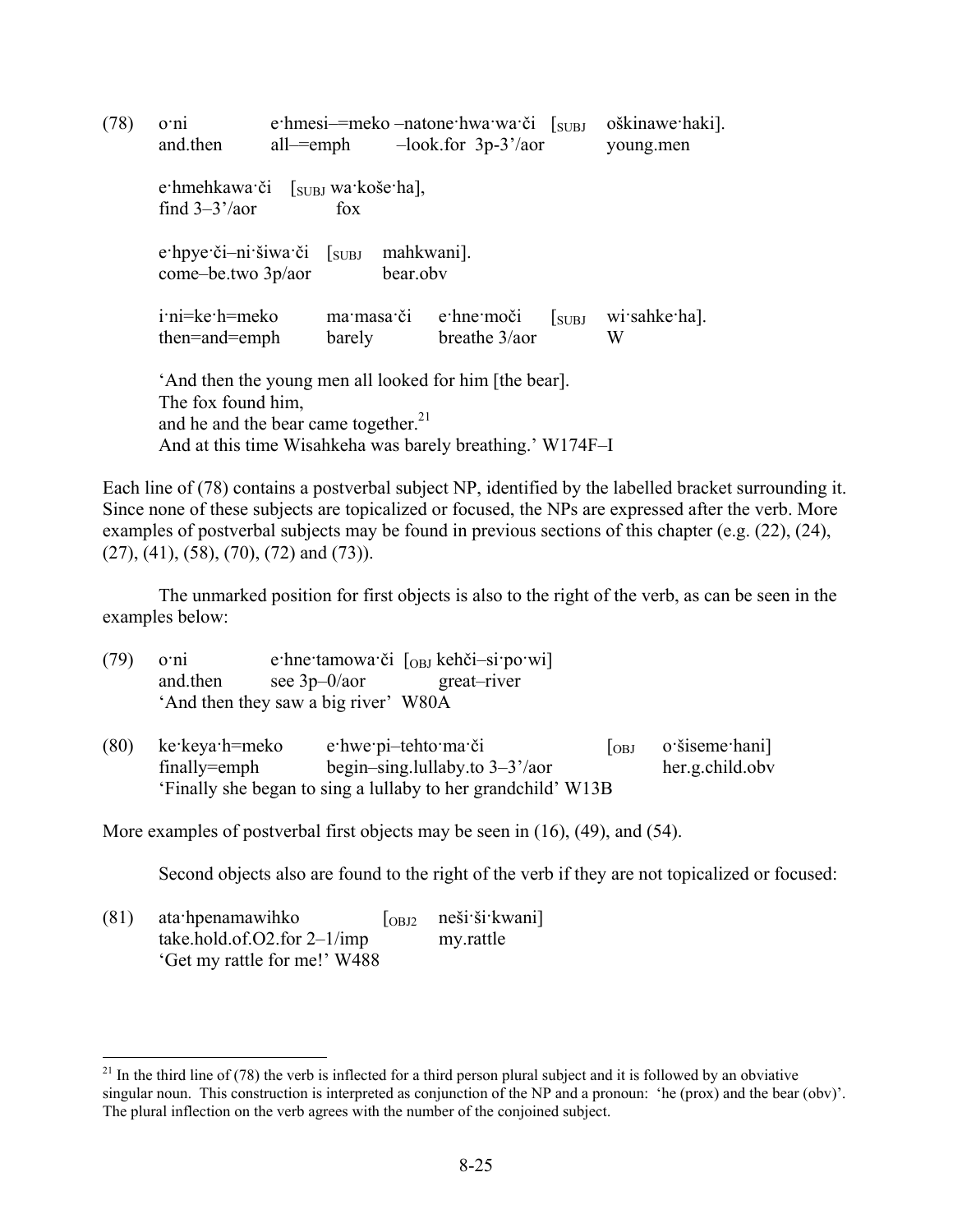$(82)$  ahpernemowa  $\lceil \text{OBJ2} \rceil$  osirmerhani rely.on 3/ind.ind his.younger.brother.obv 'He relies on his younger brother.' W712

In (81) the verb stem contains an applicative suffix, which makes the beneficiary the first object of the verb and the theme the second object (7.2.1). The second object is expressed by a postverbal NP. (82) is an example of a verb stem subcategorized for a subject and second object, but no first object. Second objects also occur in postverbal position with this type of verb.

The same distribution is found with pronominal second objects expressed by personal pronouns from the body series (3.7.2):

|  | (83) mana nihkama nihmimawa                      | $\begin{bmatrix}$ <sub>OBJ2</sub> ki yawi |
|--|--------------------------------------------------|-------------------------------------------|
|  | this my friend fut give $1-3/ind$ ind            | vou                                       |
|  | 'I will give you to this friend of mine' R184.10 |                                           |

 $(84)$  ahpernemowaki  $\lceil_{\text{OBD}}$  kirvarwarwi] rely.on 3p/ind.ind you.pl 'They rely on you (pl).' W249

(83) is an example of a pronominal second object of a ditransitive verb; (84) contains a pronominal second object of a verb subcategorized for only a subject and second object.

Turning now to complement clauses, we saw in 5.6. that the normal position for complement clauses bearing the Comp function is to the right of the verb. The following examples illustrate this ordering:

- (85) e·hša·kwe·nemoya·ni  $\lceil$ <sub>COMP</sub> wi·hašihto·ya·ni] be.unwilling 1/aor fut.make 1–0/aor 'I didn't want to make it.' R300.13
- (86) e·hkohtaminiči  $\begin{bmatrix} \text{COMP} & \text{item} \end{bmatrix}$  wi·ha·niči fear 3'–0/aor there fut.go.thither 3'/aor 'He (obv) was afraid to go there.' W312Q

In the next example (repeated from (143) in chapter 5) there are two levels of embedding: the verb of the complement clause itself takes a complement clause. Each complement clause follows its matrix verb.

| (87) | e hkehke nemekowa či<br>know $3^3 - 3p/a$ or                                                                                                            | [COMP e haka wa tamowa či<br>want $3p-0/a$ or |
|------|---------------------------------------------------------------------------------------------------------------------------------------------------------|-----------------------------------------------|
|      | $\begin{bmatrix} \text{COMP} \\ \text{with} \\ \text{kehči}-\text{ni} \\ \text{minw} \\ \text{a} \\ \text{c} \end{bmatrix}$<br>fut greatly-dance 3p/aor |                                               |

'They (obv) knew that they (prox) wanted to dance vigorously' R218.42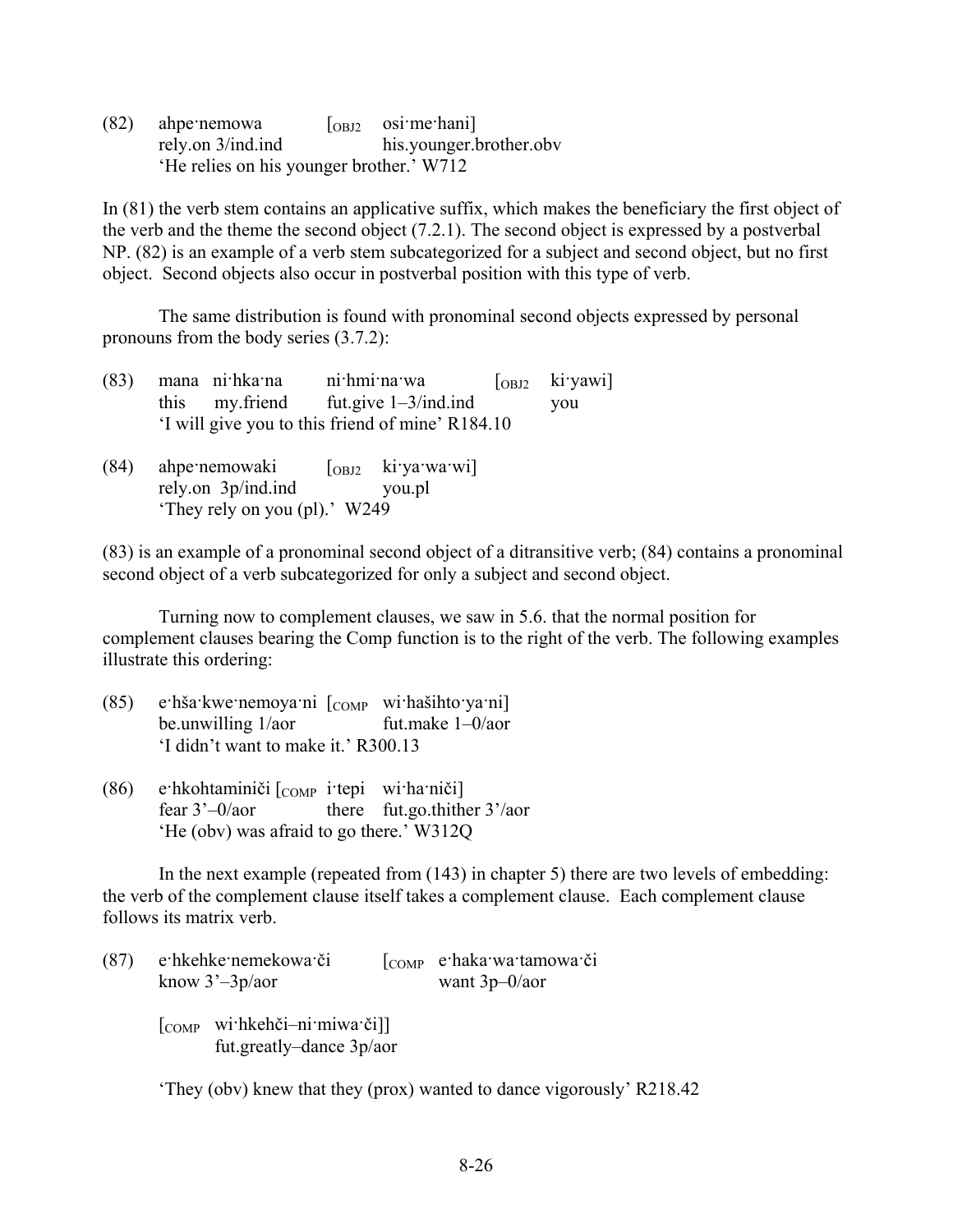Another example of a postverbal complement clause may be seen in (17); see also the examples in 5.6.

The above examples have demonstrated that the unmarked position of subjects, objects, second objects, and Comp clauses is to the right of the verb. However, the examples given so far have each contained only a single postverbal argument. We next need to consider sentences containing more than one argument to the right of the verb and ask what factors govern the relative order of the postverbal constituents. Unfortunately, this question cannot be given a complete answer yet. Sentences containing more than one postverbal argument are rare (less than 2% of the total number of sentences in the texts I have examined). As a consequence, there is not yet enough data on all the different combinations of arguments to state with confidence what syntactic or discourse conditions influence the ordering of postverbal arguments. Below I give examples illustrating the variety of orderings which are possible, and then present two generalizations which can account for a subset of the word order variation to the right of the verb.

We will first consider minimal pairs which show that a subject and a first object may appear in either order after the verb. The following sentences are taken from the long text about the culture hero Wisahkeha and his younger brother; in each sentence Wisahkeha is addressing his brother:

| (88) | "" e hina či                                              | $\sqrt{\text{SUBJ}}$ | wisahke ha] [ <sub>OBJ</sub>                                    | osi me hani]     |
|------|-----------------------------------------------------------|----------------------|-----------------------------------------------------------------|------------------|
|      | say thus to $3-3^{\prime}/a$ or                           |                      | W                                                               | his.y.bro.obv    |
|      | 'Wisahkeha said "" to his younger brother.' W149AB        |                      |                                                                 |                  |
| (89) | " $\ldots$ " e hina či<br>say thus to $3-3^{\prime}/a$ or | $\log$               | $\sigma$ osi·me·hani] $\sigma$ <sub>SUBJ</sub><br>his.y.bro.obv | wi sahke ha<br>W |
|      | 'Wisahkeha said "" to his younger brother.' W131H         |                      |                                                                 |                  |

In both (88) and (89) Wisahkeha is proximate and his brother is obviative; (88) has the subject NP preceding the object, while in (89) the object precedes the subject. (The quotation before each verb has been omitted to save space; it functions as the oblique argument of the quoting verb.)

The same word order variation is also found when the subject is obviative (the brother) and the object is proximate (Wisahkeha). $^{22}$ 

| (90) | "" e·hikoči                                        |        | $\begin{bmatrix}$ suppose osime hani $\begin{bmatrix}$ $\end{bmatrix}$ | wi sahke ha]                 |
|------|----------------------------------------------------|--------|------------------------------------------------------------------------|------------------------------|
|      | say thus to $3'-3$ /aor                            |        | his.y.bro.obv                                                          | W                            |
|      | 'His younger brother said "" to Wisahkeha.' W221JK |        |                                                                        |                              |
| (91) | "" e hikoči<br>say thus to $3'-3/a$ or             | $\log$ | wisahke ha $\lceil \frac{\text{SUBJ}}{\text{SUBJ}} \rceil$<br>W        | osi me hani<br>his.y.bro.obv |
|      | 'His younger brother said "" to Wisahkeha.' W85LM  |        |                                                                        |                              |

1

 $22$  Verbs inflected for obviative subject acting on proximate object are part of the set of inverse forms; see 4.5. for discussion of the morphology and 10.3. for a discussion of the syntax of inverse verbs.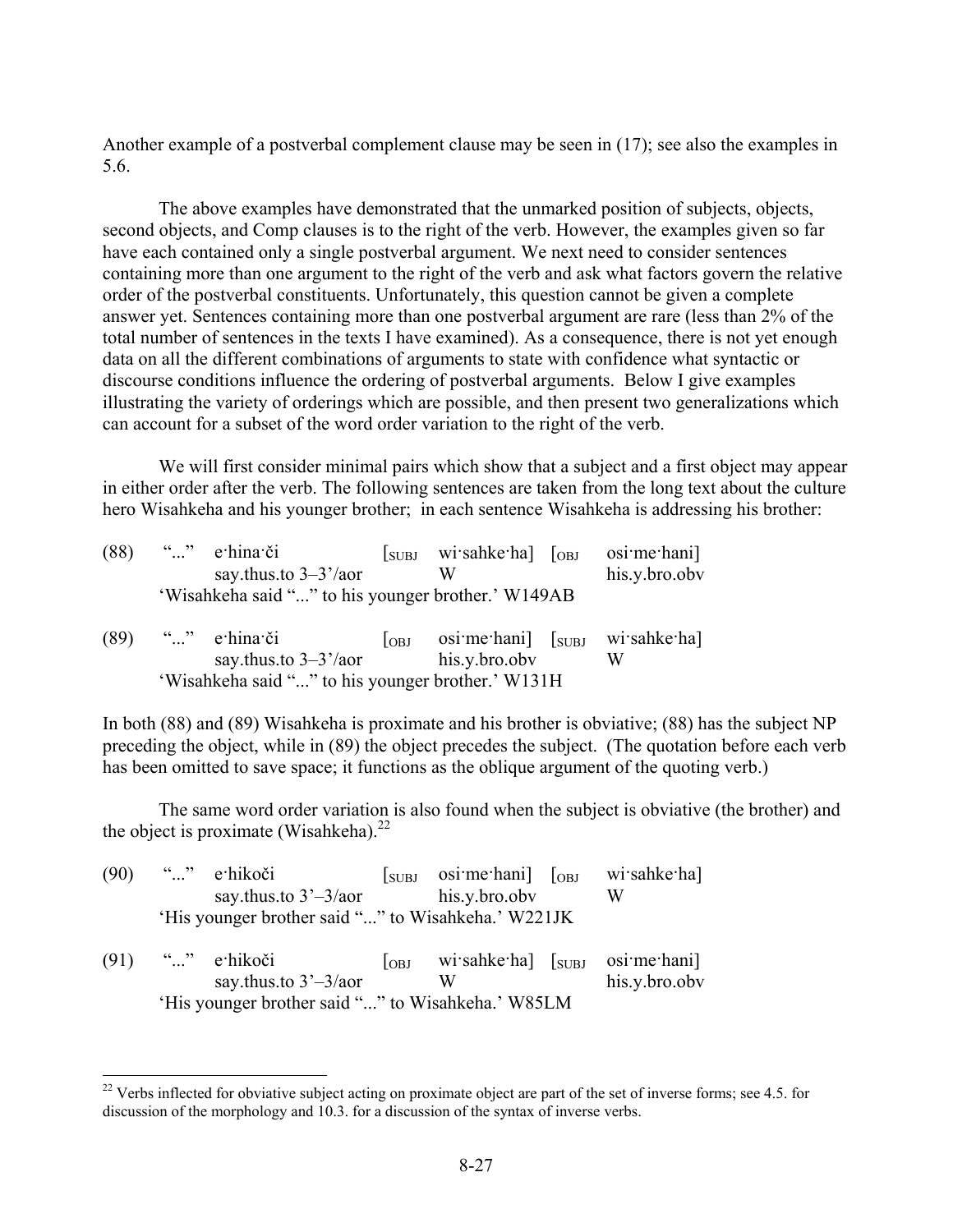Again, we see that the subject may precede the object, as in (90), or the object may precede the subject, as in (91). Moreover, the order of postverbal constituents cannot be predicted from obviation: in (88) and (91) the proximate NP precedes the obviative NP, but in (89) and (90) the obviative precedes the proximate.

Let us now expand the types of arguments we are considering to include second objects and complement clauses. If a subject and a second object of a verb are both expressed by NPs, they may occur in either order following the verb:

| (92) | neča ki—meko –mi nekwa                       | <b>SUBL</b>                                                      | ni hka na] |  | $\lceil_{\text{OBJ2}}$ oname hkwa nemi |  |
|------|----------------------------------------------|------------------------------------------------------------------|------------|--|----------------------------------------|--|
|      | all— $=$ emph $-$ give 3–1/ind.ind           |                                                                  | my friend  |  | his.glue                               |  |
|      | 'My friend gave me all his glue' W994        |                                                                  |            |  |                                        |  |
|      | $(93)$ e <sup>-</sup> hmi-nekowa: $\delta$ i | $\lceil_{\text{open}}$ natawinomil $\lceil_{\text{error}}$ inini |            |  | neniwanil                              |  |

| (93) e hmi nekowa či                              | $\begin{bmatrix} \text{OBJ2} & \text{na} \cdot \text{tawino} \cdot \text{ni} \end{bmatrix}$ $\begin{bmatrix} \text{SUBJ} & \text{i} \cdot \text{ni} \cdot \end{bmatrix}$ |          | neniwani] |
|---------------------------------------------------|--------------------------------------------------------------------------------------------------------------------------------------------------------------------------|----------|-----------|
| give $3'-3p/a$                                    | medicine                                                                                                                                                                 | that oby | man.obv   |
| That man (obv) gave them (prox) medicine.' R162.5 |                                                                                                                                                                          |          |           |

Each of the above examples contains the ditransitive verb 'give' with a subject NP and second object NP after the verb. In (92) we find the subject preceding the second object; the opposite order is seen in (93).

Object NPs and complement clauses also may appear in either order relative to each other after a verb:

| (94) |                                        | e ha čimoha či                                               | <b>OBJ</b> | o sani]           |                   | $\begin{bmatrix} \text{COMP} & e \cdot \text{šawiči} \end{bmatrix}$ |  |
|------|----------------------------------------|--------------------------------------------------------------|------------|-------------------|-------------------|---------------------------------------------------------------------|--|
|      |                                        | tell.to $3-3^{\prime}/a$ or                                  |            | his.father.obv    |                   | fare.thus 3/part/obl                                                |  |
|      |                                        | 'He told his father what had happened to him.' N8G           |            |                   |                   |                                                                     |  |
|      |                                        |                                                              |            |                   |                   |                                                                     |  |
| (95) |                                        | nahi, ano hka na ta we                                       |            | $\overline{COMP}$ | wi:hni:mihenakwe] |                                                                     |  |
|      | well                                   | give.O.job.of $21-3/imp$                                     |            |                   |                   | fut.cause.to.dance 3-21/aor                                         |  |
|      | $\lceil$ <sub>OBJ</sub> kesese hena na |                                                              |            |                   |                   |                                                                     |  |
|      | our.elder.brother                      |                                                              |            |                   |                   |                                                                     |  |
|      |                                        |                                                              |            |                   |                   |                                                                     |  |
|      |                                        | 'Well, let's get our elder brother to give us a dance!' W983 |            |                   |                   |                                                                     |  |

In (94) the object of the matrix verb precedes the complement clause; in (95) the complement clause precedes the object NP.

Subject NPs may also appear either before or after a complement clause. The first example below illustrates a subject NP preceding a complement clause; the second (repeated from 7.2.4) has the subject following the complement clause.

| (96) neneškimekwa                            | $[s_{UBJ}$ nekya | $\begin{bmatrix} \text{COMP} \\ \text{with} \\ \text{pešekwa-hiya'ni} \end{bmatrix}$ |
|----------------------------------------------|------------------|--------------------------------------------------------------------------------------|
| forbid $3-1/ind$ .ind                        | my.mother        | fut.be.divorced 1/aor                                                                |
| 'My mother forbade me to be divorced.' A125F |                  |                                                                                      |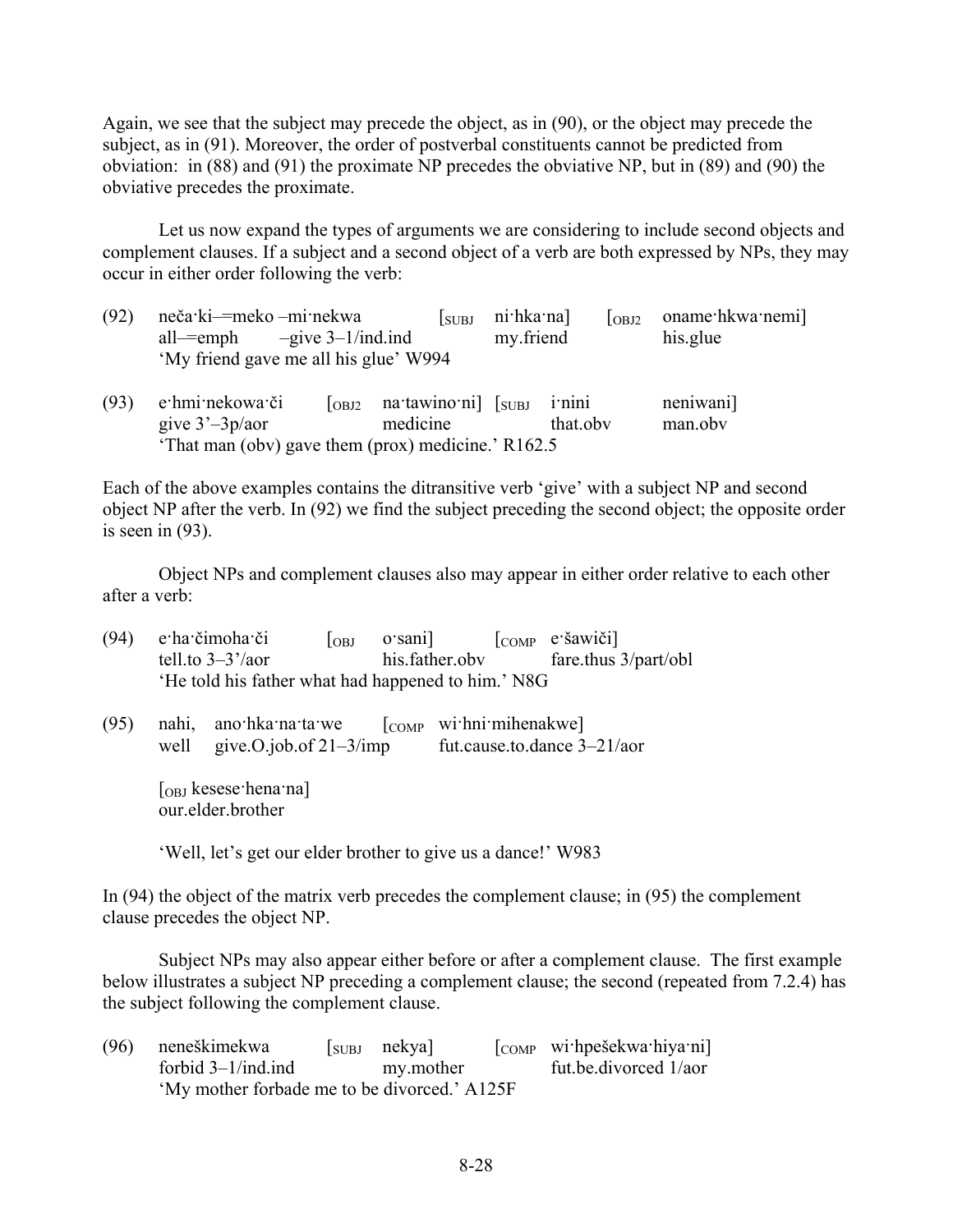(97) ni·hkehke·nemekwa [COMP e·hkatawi-nepo·hiwaki] [SUBJ ni·hka·na] fut.know 3–1/ind.ind almost–die.'on'.O 1–3/aor my.friend 'My friend should know that I am about to die on him' R50.20

In the next example the complement clause is followed by both an object NP and a subject NP:

| (98) |            | a kwi wi to hkawa čini                                 | $\begin{bmatrix} \text{COMP} & \text{iterpi} & \text{winaniči} \end{bmatrix}$ |                                    |
|------|------------|--------------------------------------------------------|-------------------------------------------------------------------------------|------------------------------------|
|      | not        | allow $3-3^{\prime}/neg$                               |                                                                               | there fut.go.thither $3'/\text{a}$ |
|      | $\log_{1}$ | owiwani [SUBJ i'na neniwa]                             |                                                                               |                                    |
|      |            | his.wife.obv                                           | that man                                                                      |                                    |
|      |            | 'That man doesn't allow his wife to go there.' R310.39 |                                                                               |                                    |

In contrast to the word order variation seen with the above pairings of arguments, when we examine the relative order of first objects and second objects almost no variation is found. If both objects are expressed by postverbal NPs the first object almost always precedes the second object:

| (99) nemi na waki                                  | $\log$ |           | nešise haki $\begin{bmatrix} \text{OBJ2} \\ \text{OBJ2} \end{bmatrix}$ me šomakini |
|----------------------------------------------------|--------|-----------|------------------------------------------------------------------------------------|
| give $1-3p/ind$ .ind                               |        | my uncles | shoot $1-3'/part/3'$                                                               |
| 'I gave my uncles the [game] which I shot' J252.22 |        |           |                                                                                    |

| $(100)$ nehtamawi                            | $\log$ | ko·hkomese·hena·na] $\lceil_{\text{OBJ2}}$ ma·hani |          | ki hče wani |
|----------------------------------------------|--------|----------------------------------------------------|----------|-------------|
| kill. $O2$ .for $2-3/imp$                    |        | our.grandmother                                    | this.oby | turkey.obv  |
| 'Kill this turkey for our grandmother' W189M |        |                                                    |          |             |

| $(101)$ awatawi                         | $\log$ | keni ča nesaki] |  | $\begin{bmatrix} \text{OBJ2} \\ \text{OBJ3} \end{bmatrix}$ withmit čiwar čini   |
|-----------------------------------------|--------|-----------------|--|---------------------------------------------------------------------------------|
| take. O2.for $2-3(p)/imp$ vour children |        |                 |  | fut.eat $3p-0$ /part/0p                                                         |
|                                         |        |                 |  | 'Take some food [lit., [things] which they will eat] for your children' J246.24 |

Many more examples of first object preceding second object could be added here. Only one example, however, has been found of the opposite order, where second object precedes first object. $^{23}$ 

|                                                                | $(102)$ ne·na·hi-si·kahamawa·ta<br>get.ready-serve. $O2$ .to $3-3^2$ /part/3 | $\overline{OBJ2}$ | anemo hani nepo pi<br>dog.obv | soup |
|----------------------------------------------------------------|------------------------------------------------------------------------------|-------------------|-------------------------------|------|
| wi hkoma čihi<br>$\log$<br>invite $3-3'/part/3$ <sup>t</sup> p |                                                                              |                   |                               |      |

1

'The one who starts to serve dog soup to the ones he invites.' B95:20.31

We will now consider another factor that may influence the relative ordering of postverbal constituents. In some cases the rightmost position in the sentence seems to be associated with a special discourse function: the final NP often repeats the topic of the passage, bracketing or closing

 $^{23}$  It will be shown in 9.2, however, that if a second object is expressed by a discontinuous NP, the righthand portion of the second object may precede a first object.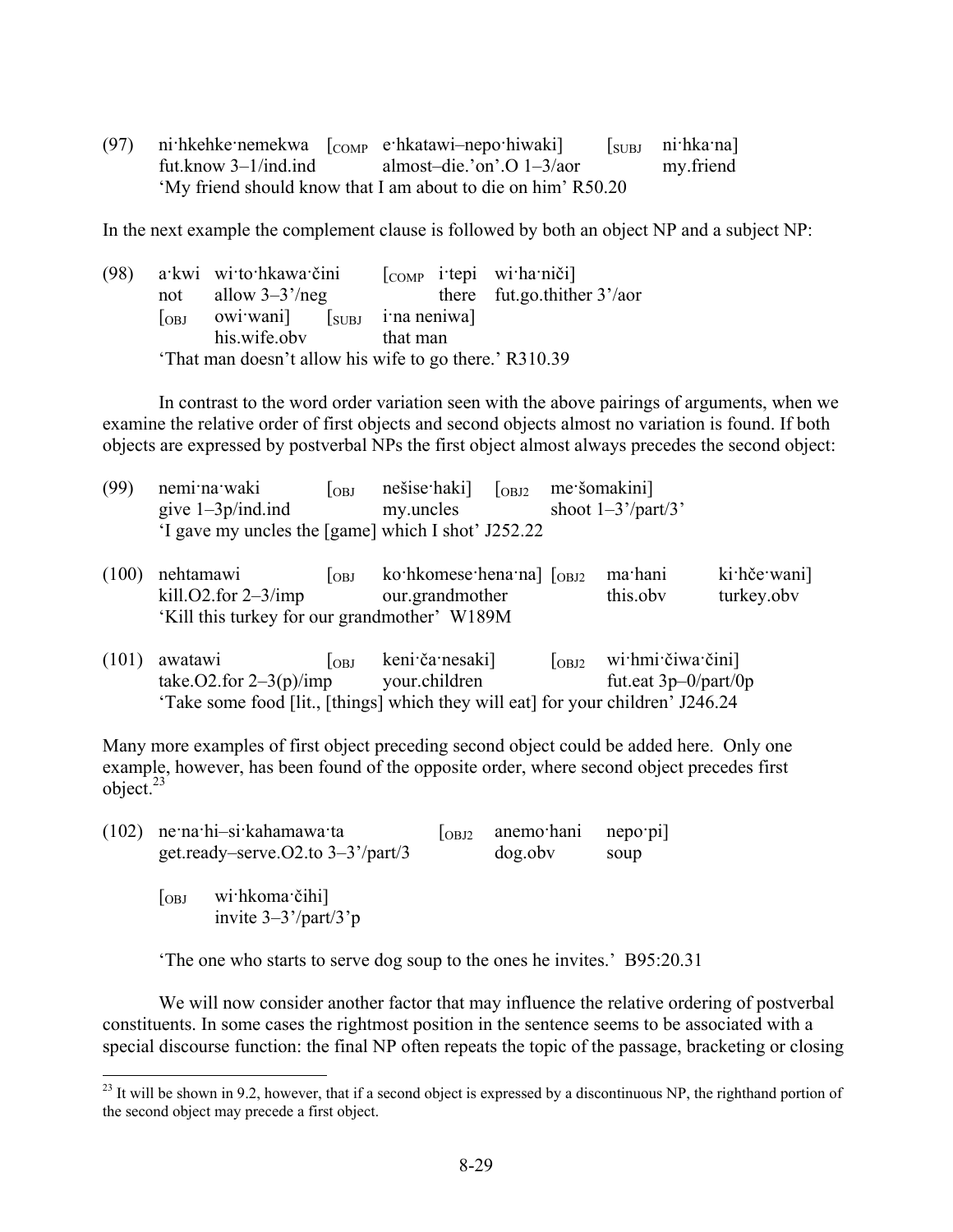off a paragraph-sized piece of text about a certain topic. I will use the term 'antitopic' for such NPs, a term introduced by Chafe 1976:53, discussing Seneca and used by Lambrecht 1981:2 for right dislocation in French.<sup>24</sup> Consider, for example, the following two sentences, which open and close a brief episode within the long Wisahkeha text:

(103)  $\lceil \text{top} \rceil$  wina keše - maneto wa he Great–Spirit

> "..." e·hina·či okwisani say.thus.to 3–3'/aor his.son.obv

'And the Great Spirit himself, "..." he said to his son.' W74B

(104) "..." e·hina·či okwisani keše·–maneto·wa say.thus.to 3–3'/aor his.son.obv Great–Spirit ' "…" the Great Spirit said to his son.' W74L

(103) announces the Great Spirit as topic of what follows; the NP *keše·–maneto·wa* 'Great Spirit' does not reappear until (104), which is the end of the passage in which the Great Spirit is topic. (The topic of the following passage is Wisahkeha, announced by the NP *wi·sahke·ha* in the Topic position.) If we take the final NP of (104) to be in a special 'antitopic' position, we can say that an NP in the Topic position announces a new topic and an NP in the Antitopic position marks the end of that topic. The passage is thus bracketed by the two overt NPs marking the topic.

Another textual example in which the final NP may be functioning as an antitopic is given below.<sup>25</sup>

| $(105)$ $\sim$ [OBL] |        | kehčikami ki e htaši-komisahekoči<br>ocean.loc | [there]-swallow $3'-3/a$ or | <b>SUBJ</b> | meši name wani<br>big.fish.obv |
|----------------------|--------|------------------------------------------------|-----------------------------|-------------|--------------------------------|
|                      | $\log$ | keki wa wa]<br>your.pl.mother                  |                             |             |                                |

'The whale swallowed your mother in the ocean.' W266P

The final NP in (105) corresponds to the topic of this passage of the text: the addressees' mother. The orphaned Wisahkeha and his younger brother have been wondering why they have no mother. They ask their grandmother, who explains that she was swallowed by a whale. The order of constituents in (105) can therefore be accounted for as follows: *kehčikami·ki* 'ocean (loc)' is to the left of the verb in the Oblique position, *meši·name·wani* 'whale (obv)' is after the verb, in the

 $^{24}$  Lambrecht 1994:202–205 is a general discussion of antitopics, with examples from English and German.

<sup>&</sup>lt;sup>25</sup> (98), above, may be another case where the concept of antitopic explains why the final NP of the sentence appears where it does. In (98) the speaker has been listing a number of reasons why a certain man is a bad husband; the reason in (98) is that whenever there are dances the man doesn't let his wife go to them. Again, the topic of this passage of the text is *i·na neniwa* 'that man', the final NP in (98). The relative ordering of the complement clause and matrix object in (98) remains to be explained, however.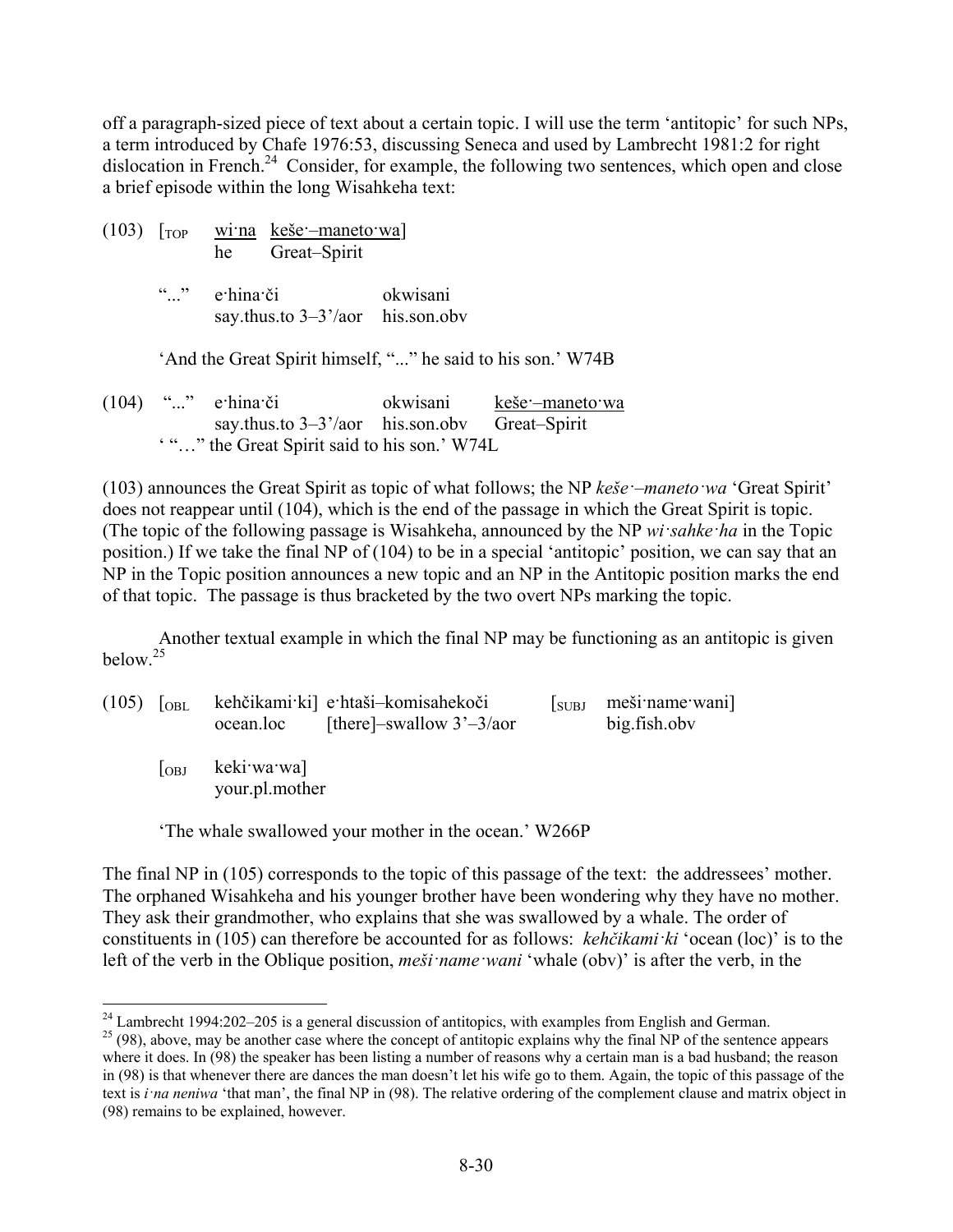unmarked position for subjects, and *keki·wa·wa* 'your (pl) mother' is in the sentence-final antitopic position.

The conjecture that there is a sentence-final position associated with a discourse function is supported by the fact that the emphatic personal pronouns (3.7.1), which appear in the preverbal positions of Topic or Focus, occasionally appear in sentence-final position as well:

|                                                      | $(106)$ keye hapa=ke hi | pwa wi- |  | $i$ in $-i$ site he vane he        | ki na |
|------------------------------------------------------|-------------------------|---------|--|------------------------------------|-------|
|                                                      | in.fact=but             | not—    |  | that $-think.$ thus $2/ch.$ unreal | you   |
| 'But here you haven't been thinking that way!' W306A |                         |         |  |                                    |       |

(The verb in (106) is inflected in the changed unreal, used for expressing surprise (5.8); see 9.1.2. for the position of the negative preverb *pwa·wi*–.)

Moreover, the hypothesis that there is a sentence-final antitopic position might explain some otherwise puzzling word order examples. For example, in the following sentence the final NP is not an argument of the matrix verb, but is rather the subject of the relative clause in the oblique position.

| like=emph              | $(107)$ mehto či=meko $\lceil_{OBL} \rceil$ pi tike e howi kiwa či<br>inside dwell 3p/part/loc |  | ketašina ke pena<br>sing.[there] 21/ind.ind |  |  |
|------------------------|------------------------------------------------------------------------------------------------|--|---------------------------------------------|--|--|
| maneto waki<br>spirits |                                                                                                |  |                                             |  |  |

'It is just as if we are singing inside the lodges where the manitous live.' O136A

If the final NP in (107) is an antitopic, then it need not be coreferential to any element of the matrix clause. (The gloss of (107) would be something like 'it is just as if we are singing inside the lodges where they live, the spirits.')

To sum up so far, we have evidence that in some sentences the final NP may bear a specialized discourse function. Among the elements which may occupy this position are emphatic personal pronouns and NPs which are not arguments of the matrix verb.

At this point, we will briefly consider a proposal by Jelinek 1984 regarding the syntax of languages typologically similar to Meskwaki. According to Jelinek, languages in which verbal inflection (or clitics) for subject and object may function pronominally should be analyzed as having radically different syntax from that of familiar European languages. In her account, the verbal inflection is taken to always be pronominal, never agreement with an external subject or object. The apparent subject and object NPs in construction with the verb are not, in fact, subjects or objects, but rather adjuncts to the verb. As we have seen, the verb inflection for subject and object in Meskwaki does indeed function pronominally in the absence of NP subjects and objects. Moreover, we have seen that there is no fixed order for subjects and objects to the right of the verb, and that there is evidence for at least one position to the right of the verb having a specialized discourse function. We should therefore consider the possibility of a Jelinek-style analysis of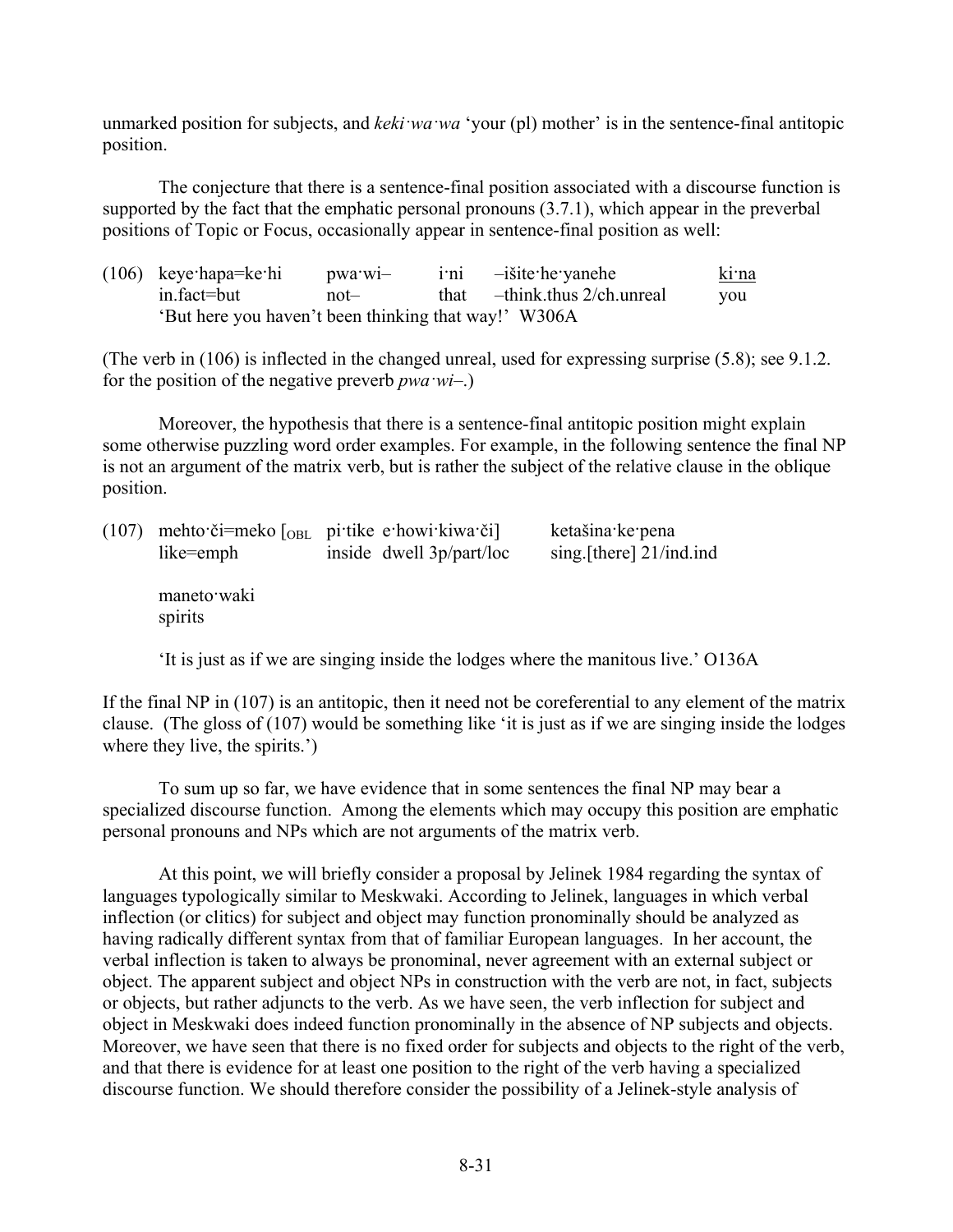Meskwaki syntax: that subject and object are *always* realized by the pronominal inflection on the verb; that there are no positions in the word order template for subject and object; and that the apparent subject and object NPs are really performing some sort of discourse function.

There are, however, several objections which may be raised against this type of analysis for Meskwaki. First of all, if the apparent subject and object NPs are not arguments of the verb, the burden is on Jelinek (and others making this type of claim) to show what function such NPs are in fact playing. Such an analysis has been done here to establish separate positions for Topic, Focus, and (perhaps) Antitopic. However, these discourse functions do not account for all NPs in construction with verbs in Meskwaki; the remainder will be assumed to be ordinary syntactic arguments of the verb unless a case can be made for additional discourse-pragmatic positions in the syntax.

Second, as pointed out by Simpson 1991:153 in arguing against Jelinek's analysis of Warlpiri, the pronominal argument hypothesis runs into problems with indefinite NPs. In the absence of a cross-referenced nominal, a third person clitic in Warlpiri (or third person verb inflection in Meskwaki) is always interpreted as a definite pronoun. If the cross-referenced NP is indefinite, however, Jelinek's analysis would take the (pronominal) clitic or inflection as the argument of the verb, and the indefinite NP as an adjunct. But this results in a mismatch between the definiteness of the pronominal clitic or inflection and the indefinite NP. Consider, for example, (58), repeated below:

| $(108)$ ki hki hki = meko                    |  | itepi e ha či |     | nekoti neniwa |
|----------------------------------------------|--|---------------|-----|---------------|
| nevertheless=emph there go.thither $3/a$ or  |  |               | one | man           |
| 'Nevertheless, one man went over there' W16E |  |               |     |               |

If we analyze the inflection on the verb in (108) as the true subject, and the postverbal NP as an adjunct, we get a gloss which is something like, 'Nevertheless, hei went over there, one mani.' The definite pronominal subject is odd in this context, since the man has not yet been introduced into the discourse. But if we analyze the verb inflection as merely agreement in cases like (108), as argued here, we avoid the problem raised by indefinite NPs.

Third, Meskwaki verbs are inflected only for subjects and first objects; the remaining types of arguments (second objects, obliques, Comp clauses) must therefore be analyzed even in Jelinek's account as being external arguments of the ordinary sort: sisters of V and (in Meskwaki) daughters of S. (Recall that we argued in 8.1. that there is no VP node in Meskwaki.) As far as I know, Jelinek has not made any proposal regarding the constituent structure of languages in which some arguments are realized as pronominal inflection and other arguments are realized as external arguments. We may assume, however, that the external arguments would be sisters of the verb in Jelinek's account of such languages (to receive a θ-role from the verb), while the optional adjunct NPs cross-referenced by the pronominal inflection for subject and object are outside the constituent containing the verb and its arguments.

Assuming such a structure for Meskwaki, however, makes the wrong predictions for the relative order of postverbal constituents. This structure would predict that an (apparent) subject or object NP appearing to the right of the verb would follow all 'real' arguments of the verb: second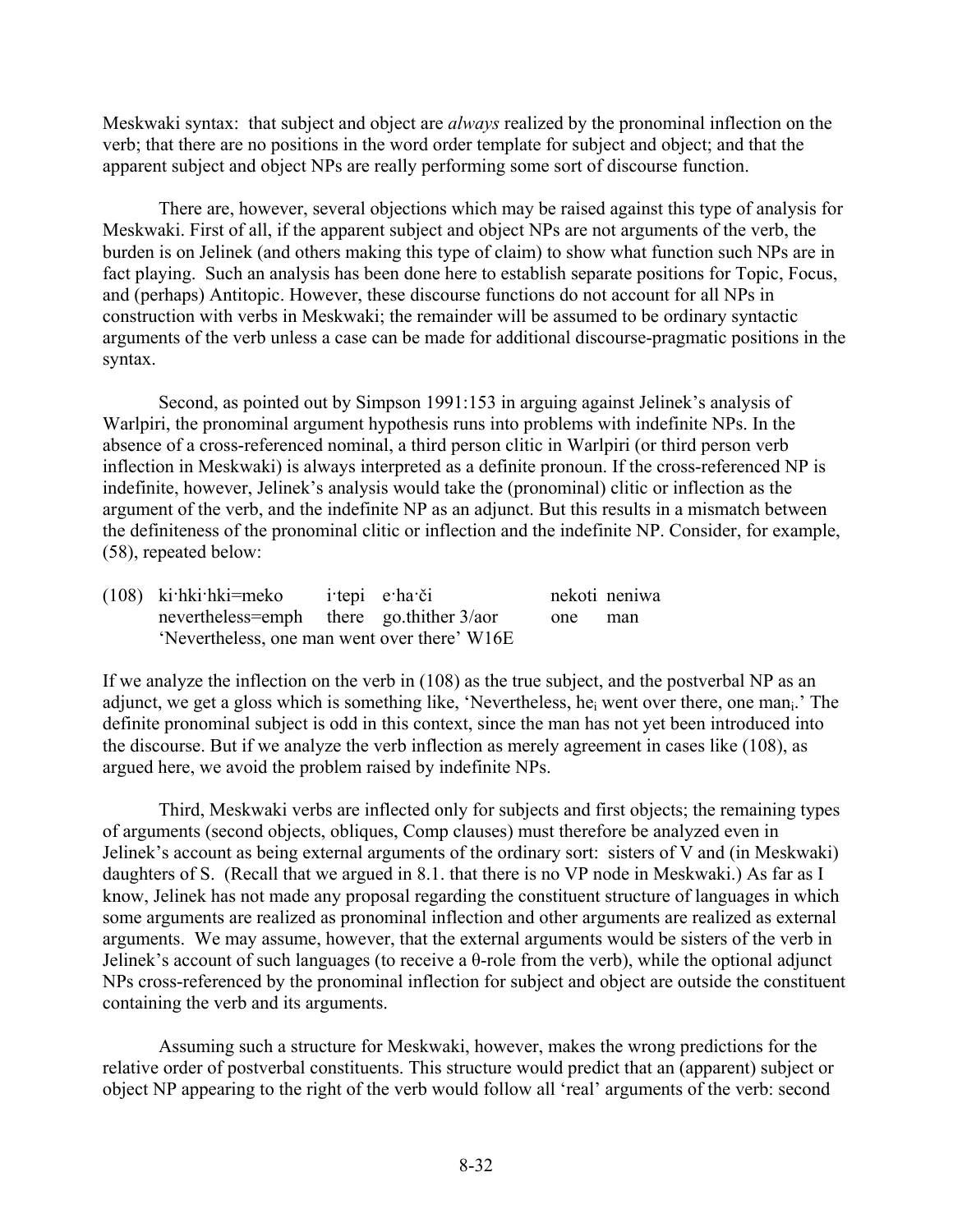objects and complement clauses. But subject and object NPs frequently occur between a verb and a second object, or between a verb and a complement clause; indeed, the ordering of  $V > OBJ$ OBJ2 is nearly invariable for ditransitive verbs in which both objects are expressed by NPs. If the second object or the Comp clause is a sister of V and daughter of S, then any NP intervening between the V and a second object or Comp clause is also a sister of V and daughter of S, as in the following example:

| (109) wi hawatawači                                       |  | $\begin{bmatrix} \text{OBJ} & \text{kenekwanesena'na} \end{bmatrix}$ $\begin{bmatrix} \text{OBJ2} & \text{nenese'ma'wani} \end{bmatrix}$ |  |                |  |
|-----------------------------------------------------------|--|------------------------------------------------------------------------------------------------------------------------------------------|--|----------------|--|
| fut.take. $O2$ .for $2-3/2$ our.nephew                    |  |                                                                                                                                          |  | my.tobacco.obv |  |
| " so that you will take our nephew my tobacco.' R418.21–2 |  |                                                                                                                                          |  |                |  |

The same argument may be applied to the subject in (92) and (96), and the object in (94) and (99)– (101), to argue that these NPs are arguments of the verb.

### **8.7. Word order in subordinate clauses**

Finally, it is worth pointing out that the syntactic template of  $(1)$  holds not only for main clauses but also governs the position of constituents in subordinate clauses as well. For example, (109) above shows that a verb in a subordinate clause may be followed by a first object and a second object, just as in the main clauses illustrated by (99)–(101). Likewise, (86) was given above to illustrate that Comp clauses typically follow the verb; within the subordinate clause, we find an oblique argument, *i·tepi* 'there', preceding the verb in the usual position for an oblique:

| $(110)$ e hkohtaminiči $\lceil$ COMP $\lceil$ OBL i tepi wi ha niči |                                          |  |                                       |  |  |  |
|---------------------------------------------------------------------|------------------------------------------|--|---------------------------------------|--|--|--|
| fear $3'-0$ /aor                                                    |                                          |  | there fut.go.thither $3'/\text{a}$ or |  |  |  |
|                                                                     | 'He (obv) was afraid to go there.' W312Q |  |                                       |  |  |  |

See also (98) for another example of an oblique in a subordinate clause.

Moreover, focused elements in subordinate clauses appear in the same position as a main clause focus. For example, the following examples contain a focused pronoun and a quantifier, respectively, each in the Focus position preceding the verb of the subordinate clause:

| (111) | wi hanwa či yani<br>fut.be.willing 2/aor                                                       | $ _{COMP}$ $ _{FOC}$ | ki na na $\lceil_{OBL}$ i ni<br>we.incl | that | wi hišawiyakwe]<br>fut.do.thus 21/aor          |
|-------|------------------------------------------------------------------------------------------------|----------------------|-----------------------------------------|------|------------------------------------------------|
|       | 'You should be willing for us to do that.' R326.2                                              |                      |                                         |      |                                                |
| (112) | e hkaka to nena ni<br>urge $1-2/a$ or<br>'When I urge you to learn to make something,' R300.24 | [comF]               | ke·ko·hi]<br>something                  |      | wi hnahihto yani]<br>fut.learn.to.make 2-0/aor |

Note that in (111) the focused pronoun precedes the oblique argument *i·ni* 'that', as predicted by the template in (1).